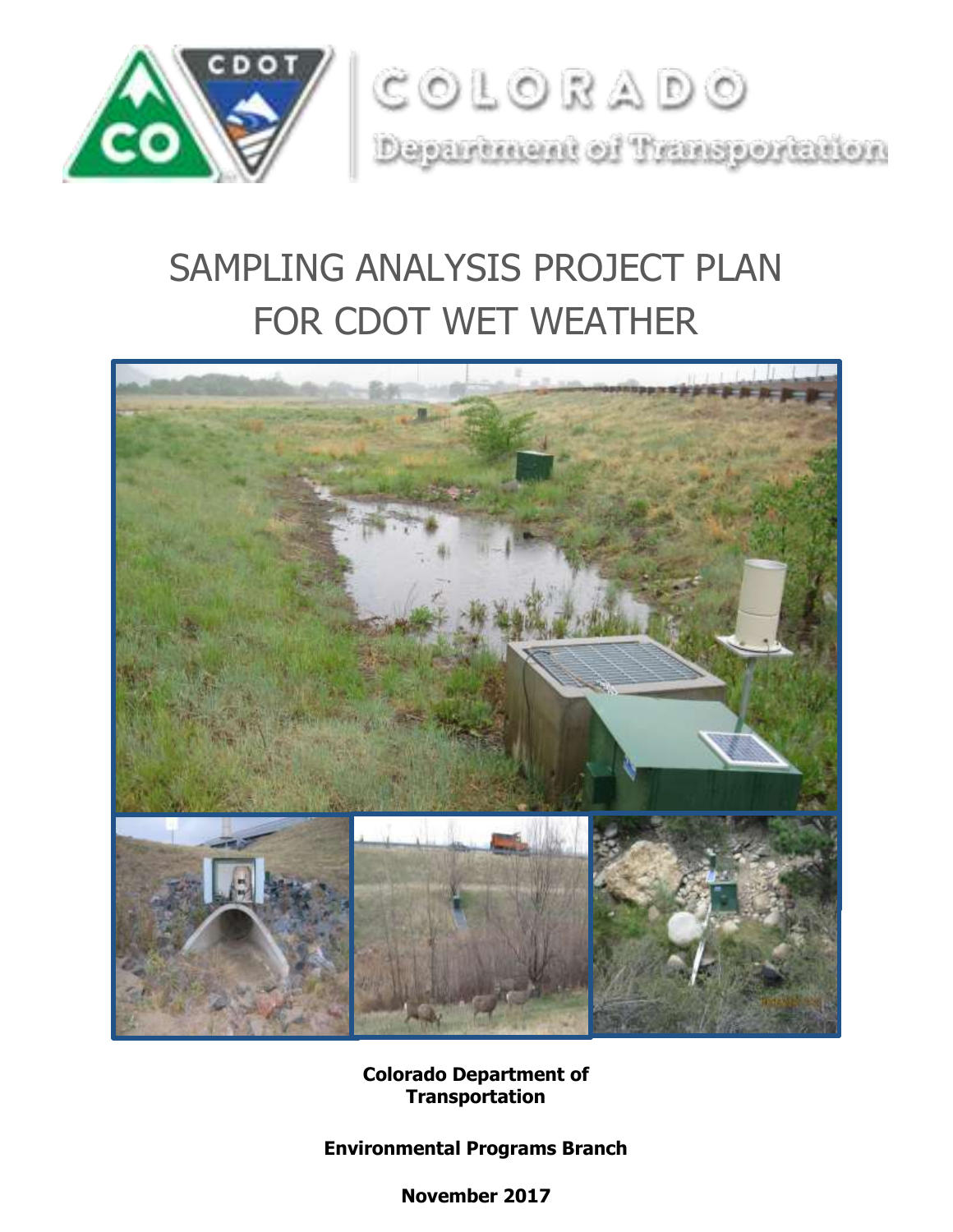

# SAMPLING ANALYSIS PROJECT PLAN FOR CDOT WET WEATHER MONITORING PROGRAM

**Topical Report RSI-2774**

by

Erin Walter Megan Burke Jared Oswald

RESPEC 3824 Jet Drive Rapid City, South Dakota, 57703

prepared for

Colorado Department of Transportation Denver, Colorado 80222

November 2017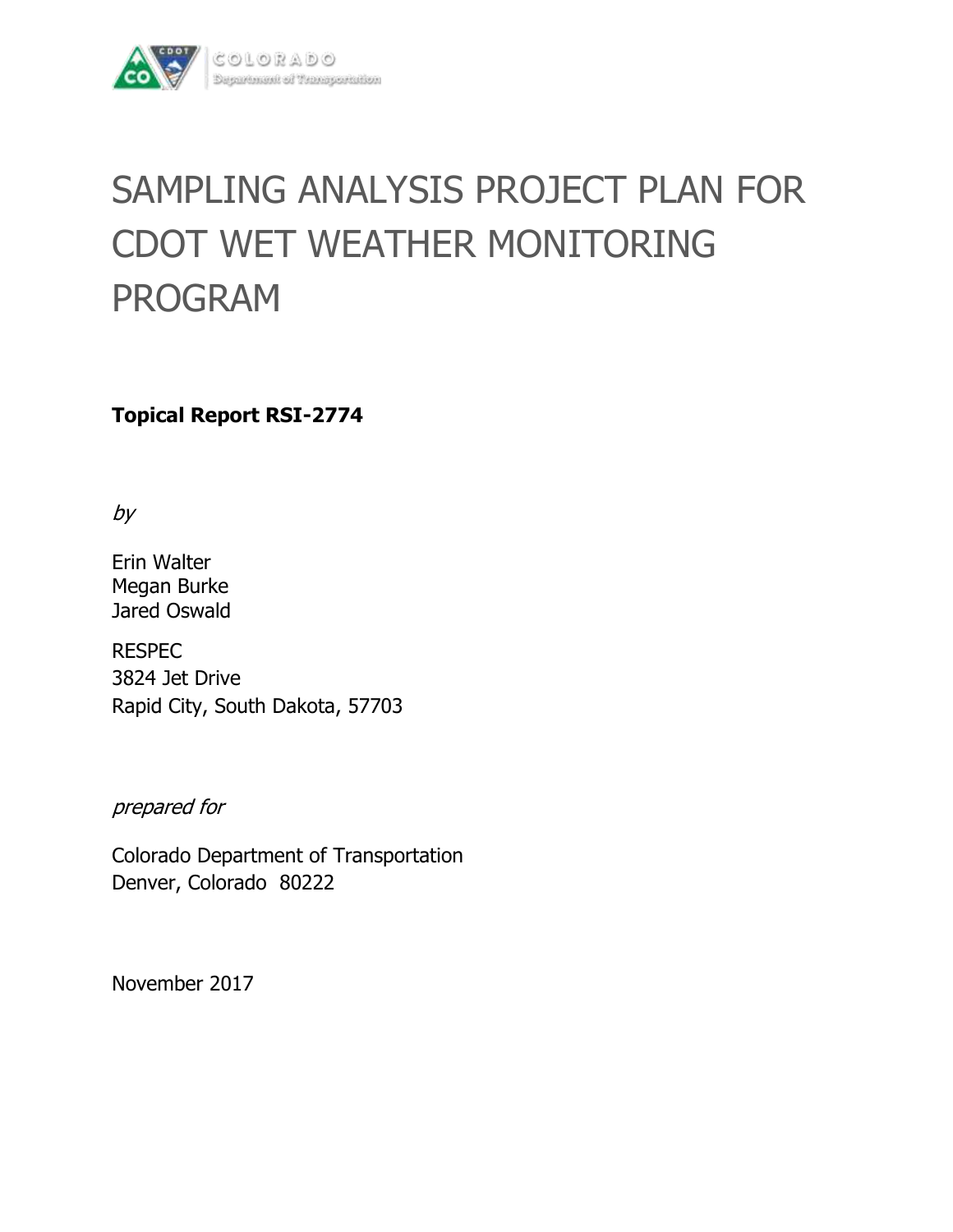

## TABLE OF CONTENTS

| 2.0 |     |                                                                                                                                                                                                                                                                                                                                                                                                                                                                                                                                                                  |  |
|-----|-----|------------------------------------------------------------------------------------------------------------------------------------------------------------------------------------------------------------------------------------------------------------------------------------------------------------------------------------------------------------------------------------------------------------------------------------------------------------------------------------------------------------------------------------------------------------------|--|
| 3.0 |     |                                                                                                                                                                                                                                                                                                                                                                                                                                                                                                                                                                  |  |
|     | 3.1 |                                                                                                                                                                                                                                                                                                                                                                                                                                                                                                                                                                  |  |
|     | 3.2 |                                                                                                                                                                                                                                                                                                                                                                                                                                                                                                                                                                  |  |
|     |     |                                                                                                                                                                                                                                                                                                                                                                                                                                                                                                                                                                  |  |
|     | 4.1 |                                                                                                                                                                                                                                                                                                                                                                                                                                                                                                                                                                  |  |
|     | 4.2 |                                                                                                                                                                                                                                                                                                                                                                                                                                                                                                                                                                  |  |
|     | 4.3 |                                                                                                                                                                                                                                                                                                                                                                                                                                                                                                                                                                  |  |
| 5.0 |     |                                                                                                                                                                                                                                                                                                                                                                                                                                                                                                                                                                  |  |
|     | 5.1 |                                                                                                                                                                                                                                                                                                                                                                                                                                                                                                                                                                  |  |
|     |     |                                                                                                                                                                                                                                                                                                                                                                                                                                                                                                                                                                  |  |
|     |     | $\large\bf Accuracy. \label{equ:1} \begin{minipage}{0.9\textwidth} \begin{minipage}{0.9\textwidth} \centering \begin{minipage}{0.9\textwidth} \centering \end{minipage} \begin{minipage}{0.9\textwidth} \centering \begin{minipage}{0.9\textwidth} \centering \end{minipage} \begin{minipage}{0.9\textwidth} \centering \end{minipage} \begin{minipage}{0.9\textwidth} \centering \end{minipage} \begin{minipage}{0.9\textwidth} \centering \end{minipage} \begin{minipage}{0.9\textwidth} \centering \end{minipage} \begin{minipage}{0.9\textwidth} \$<br>5.1.2 |  |
|     |     | 5.1.3                                                                                                                                                                                                                                                                                                                                                                                                                                                                                                                                                            |  |
|     | 5.2 |                                                                                                                                                                                                                                                                                                                                                                                                                                                                                                                                                                  |  |
|     | 5.3 |                                                                                                                                                                                                                                                                                                                                                                                                                                                                                                                                                                  |  |
|     | 5.4 |                                                                                                                                                                                                                                                                                                                                                                                                                                                                                                                                                                  |  |
| 6.0 |     |                                                                                                                                                                                                                                                                                                                                                                                                                                                                                                                                                                  |  |
|     | 6.1 |                                                                                                                                                                                                                                                                                                                                                                                                                                                                                                                                                                  |  |
|     | 6.2 |                                                                                                                                                                                                                                                                                                                                                                                                                                                                                                                                                                  |  |
|     | 6.3 |                                                                                                                                                                                                                                                                                                                                                                                                                                                                                                                                                                  |  |
|     | 6.4 |                                                                                                                                                                                                                                                                                                                                                                                                                                                                                                                                                                  |  |
| 7.0 |     |                                                                                                                                                                                                                                                                                                                                                                                                                                                                                                                                                                  |  |
| 8.0 |     |                                                                                                                                                                                                                                                                                                                                                                                                                                                                                                                                                                  |  |
|     | 8.1 |                                                                                                                                                                                                                                                                                                                                                                                                                                                                                                                                                                  |  |
|     | 8.2 |                                                                                                                                                                                                                                                                                                                                                                                                                                                                                                                                                                  |  |
|     |     |                                                                                                                                                                                                                                                                                                                                                                                                                                                                                                                                                                  |  |
|     | 9.1 |                                                                                                                                                                                                                                                                                                                                                                                                                                                                                                                                                                  |  |
|     | 9.2 |                                                                                                                                                                                                                                                                                                                                                                                                                                                                                                                                                                  |  |
|     |     |                                                                                                                                                                                                                                                                                                                                                                                                                                                                                                                                                                  |  |
|     |     |                                                                                                                                                                                                                                                                                                                                                                                                                                                                                                                                                                  |  |
|     |     |                                                                                                                                                                                                                                                                                                                                                                                                                                                                                                                                                                  |  |
|     |     |                                                                                                                                                                                                                                                                                                                                                                                                                                                                                                                                                                  |  |
|     |     |                                                                                                                                                                                                                                                                                                                                                                                                                                                                                                                                                                  |  |
|     |     |                                                                                                                                                                                                                                                                                                                                                                                                                                                                                                                                                                  |  |
|     |     |                                                                                                                                                                                                                                                                                                                                                                                                                                                                                                                                                                  |  |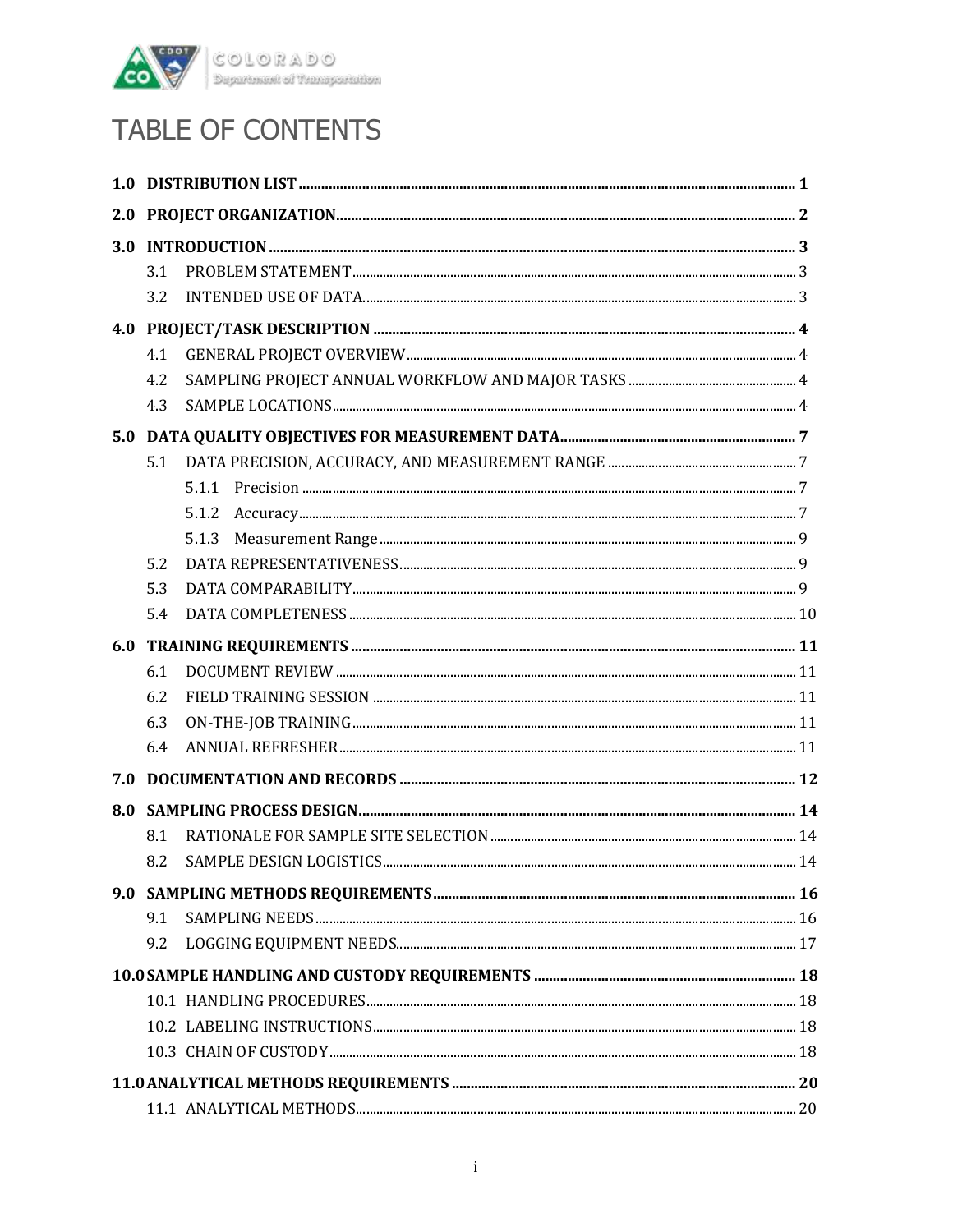

| 13.0 INSTRUMENT/EQUIPMENT TESTING, INSPECTION, AND MAINTENANCE REQUIREMENTS<br>24 |  |
|-----------------------------------------------------------------------------------|--|
|                                                                                   |  |
|                                                                                   |  |
|                                                                                   |  |
|                                                                                   |  |
|                                                                                   |  |
|                                                                                   |  |
|                                                                                   |  |
|                                                                                   |  |
|                                                                                   |  |
|                                                                                   |  |
|                                                                                   |  |
|                                                                                   |  |
|                                                                                   |  |
|                                                                                   |  |
|                                                                                   |  |
|                                                                                   |  |
|                                                                                   |  |
|                                                                                   |  |
|                                                                                   |  |
|                                                                                   |  |
|                                                                                   |  |
| 22.1 PROCESS FOR DETERMINING WHETHER THE DATA MEET PROJECT OBJECTIVES  33         |  |
|                                                                                   |  |
|                                                                                   |  |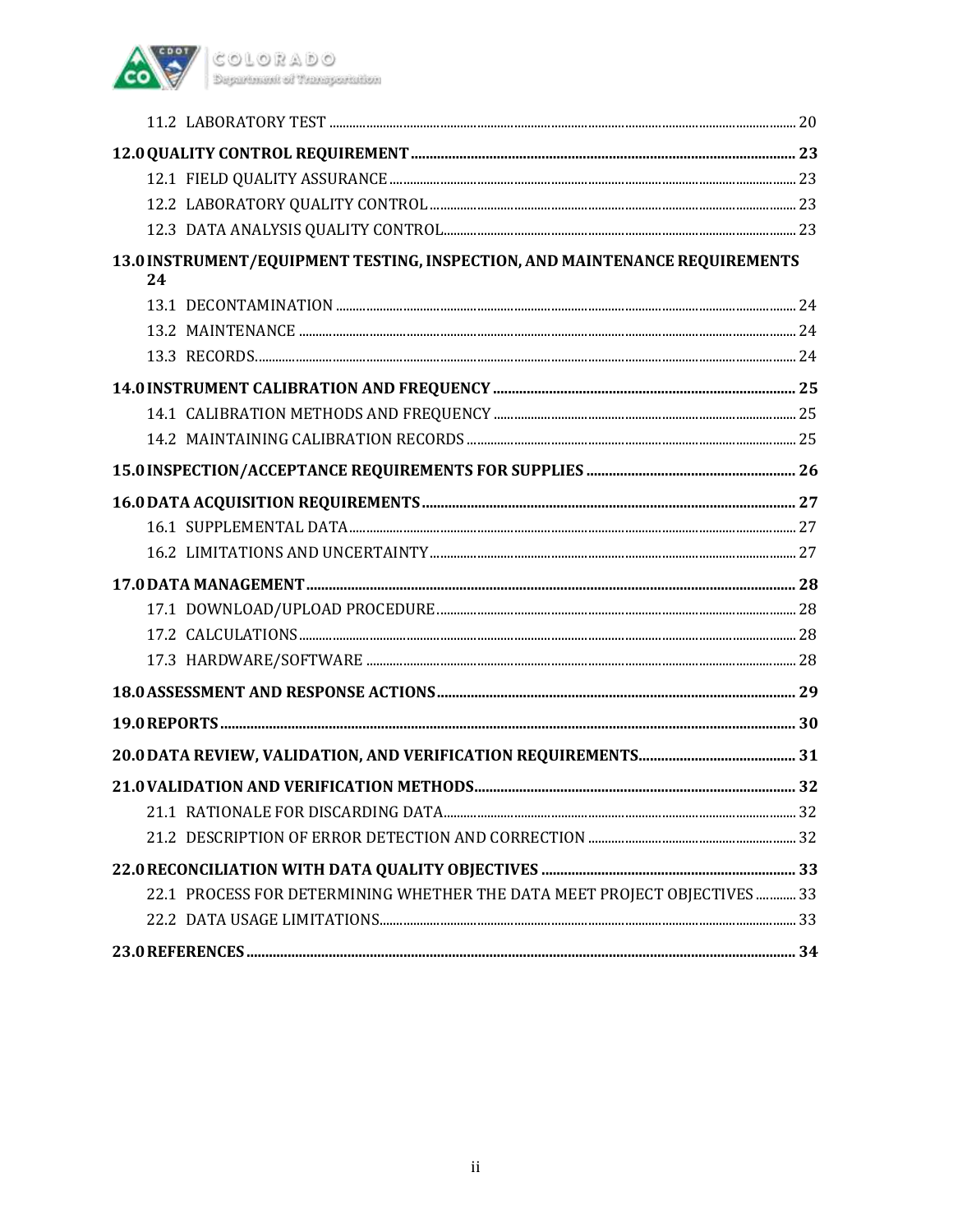

### LIST OF TABLES

#### TABLE PAGE

|                                                                                    | .5 |  |  |  |  |
|------------------------------------------------------------------------------------|----|--|--|--|--|
|                                                                                    |    |  |  |  |  |
|                                                                                    |    |  |  |  |  |
| Pollutants of Concern Required by Municipal Separate Storm Sewer System Permit and |    |  |  |  |  |
| 11-1 Water Chemistry Parameters; Analytical Method Information; and Container,     | 21 |  |  |  |  |
|                                                                                    |    |  |  |  |  |

### LIST OF FIGURES

#### FIGURE PAGE

| $4 - 1$ |                                                                                     | 4   |
|---------|-------------------------------------------------------------------------------------|-----|
|         | 4-2 Previously Sampled Facilities With Permanent Watery Quality Control Measures    |     |
|         | 4-3 Previously Sampled Highways With Permanent Water Quality Control Measures       | - 6 |
| $5-1$   | Example of Low, Average, and High Percent Recovery From US Environmental Protection |     |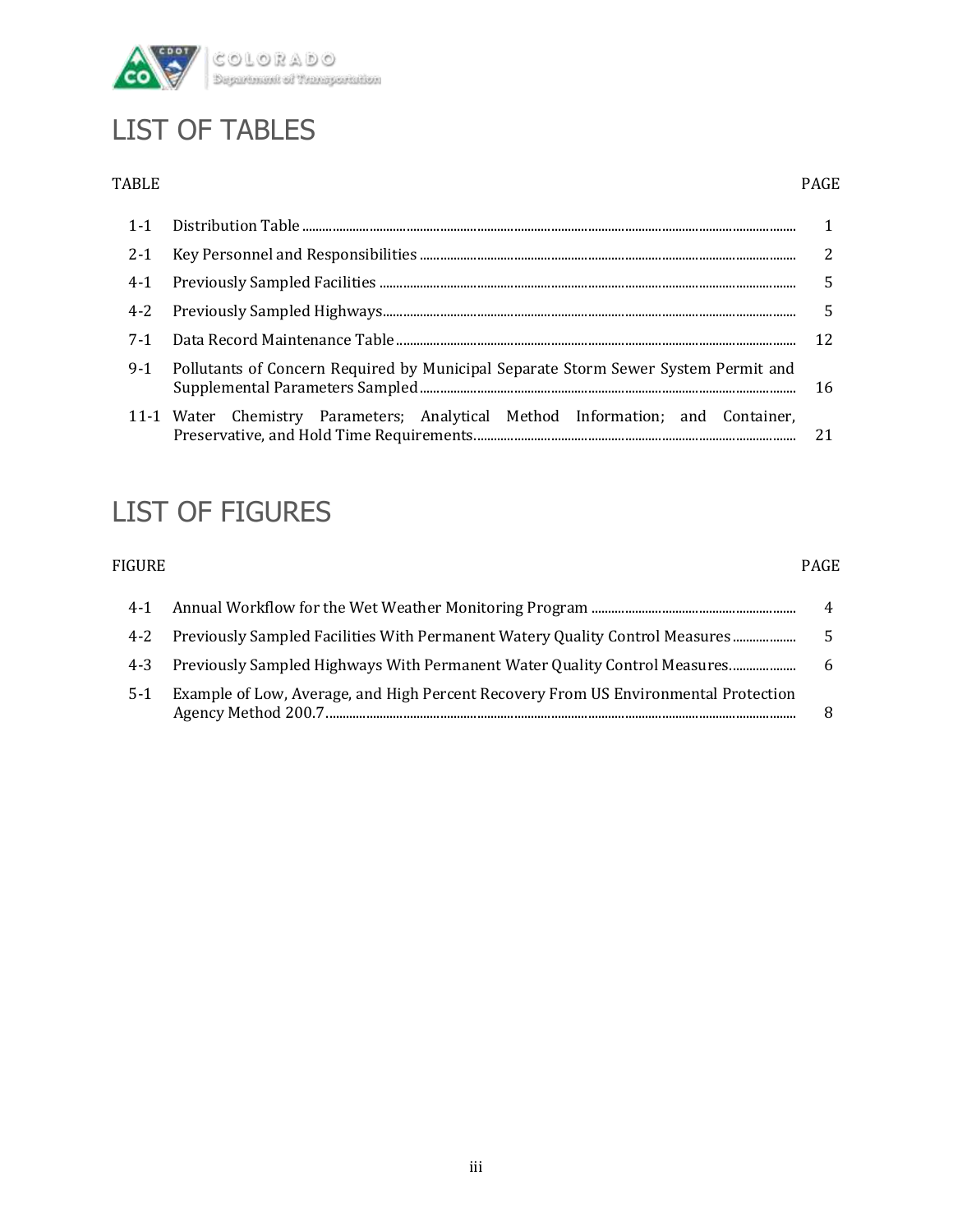

### 1.0 DISTRIBUTION LIST

The Sampling and Analysis Project Plan (SAPP) for monitoring of outfalls from priority development highway road surfaces with permanent water quality control measure was developed to support Colorado Department of Transportation's (CDOT) Wet Weather Monitoring (WWM) program. The SAPP has been distributed to the parties listed in Table 1-1. All parties who receive the original SAPP will be provided with any subsequent revised versions.

| <b>Name</b>       | <b>Organization</b> | <b>Role</b>                       | <b>Address</b>                                             |
|-------------------|---------------------|-----------------------------------|------------------------------------------------------------|
| Mr. Robert McDade | CDOT                | MS4 WWM Manager                   | 4201 E. Arkansas Ave.,<br>Shumate Bldg<br>Denver, CO 80222 |
| Ms. Jean Cordova  | CDOT                | <b>Water Quality Manager</b>      | 4201 E. Arkansas Ave.,<br>Shumate Bldg<br>Denver, CO 80222 |
| Ms. Jane Hann     | CDOT                | Environmental<br>Programs Manager | 4201 E. Arkansas Ave.,<br>Shumate Bldg<br>Denver, CO 80222 |

|  | Table 1-1. Distribution Table |  |
|--|-------------------------------|--|
|  |                               |  |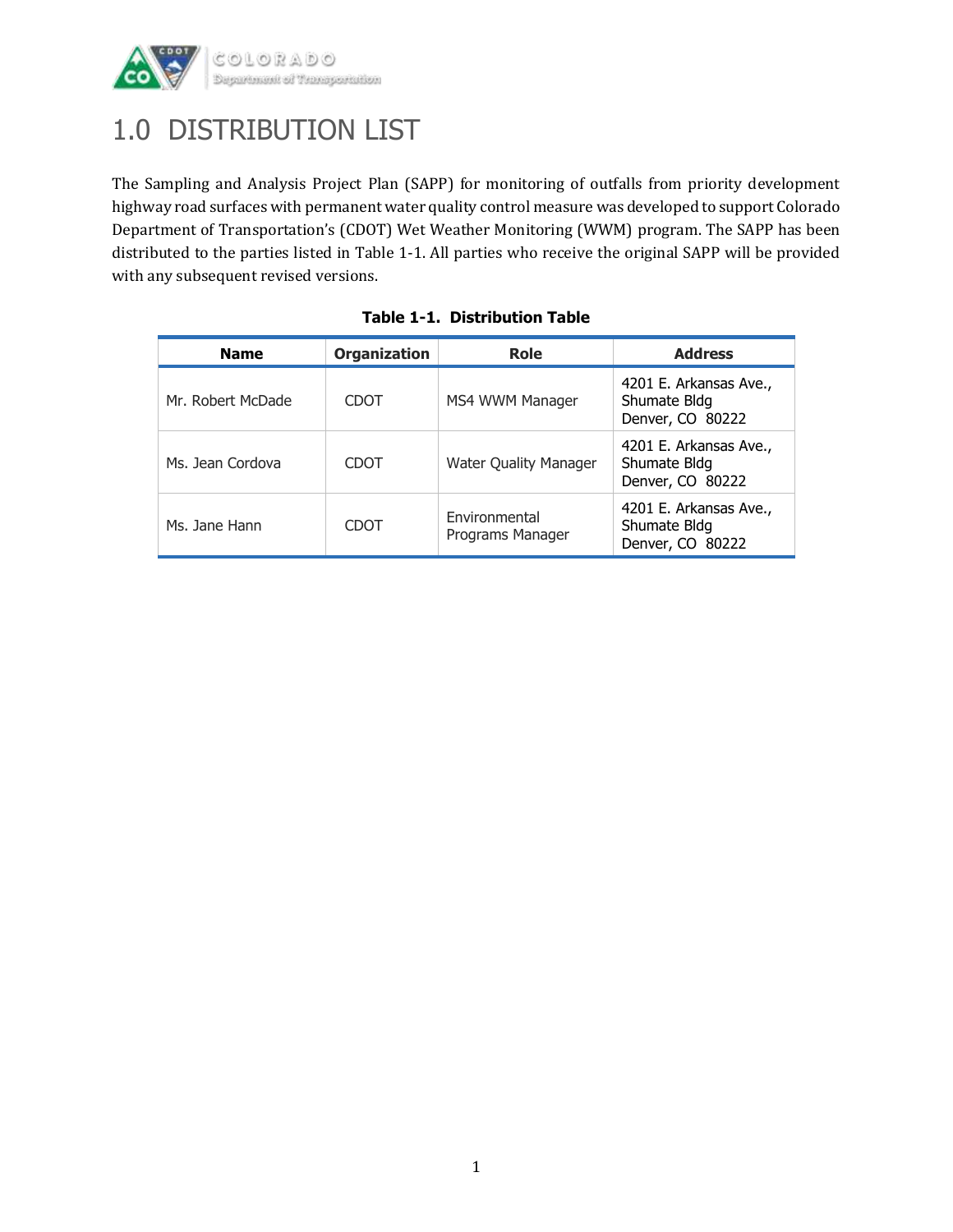

### 2.0 PROJECT ORGANIZATION

The assigned responsibilities for each of the project leads are displayed in Table 2-1. The WWM Manager oversees the day-to-day operations of the program and monitoring staff, while the Water Quality Manager is tasked with ensuring that reporting requirements and permit compliance are being followed.

| <b>Key Personnel</b>         | <b>Responsibilities</b>                                                                                                                                                                                                                |  |  |  |  |
|------------------------------|----------------------------------------------------------------------------------------------------------------------------------------------------------------------------------------------------------------------------------------|--|--|--|--|
| <b>WWM Manager</b>           | Oversees permit compliance<br>$\bullet$<br>Completes annual data reporting/storage<br>$\bullet$<br><b>Maintains SAPP</b><br>$\bullet$<br>Develops and monitors Quality Assurance (QA)/<br>$\bullet$<br>Quality Control (QC) procedures |  |  |  |  |
|                              | Ensures that monitoring staff are properly<br>$\bullet$<br>trained                                                                                                                                                                     |  |  |  |  |
| <b>Water Quality Manager</b> | Provides review of sampling report<br>$\bullet$<br>Ensures sampling report is finalized annually<br>$\bullet$<br>Evaluated compliance to CDOT WWM program<br>$\bullet$<br>Ensures that QA/QC procedures are adhered to<br>$\bullet$    |  |  |  |  |

|  |  | Table 2-1. Key Personnel and Responsibilities |
|--|--|-----------------------------------------------|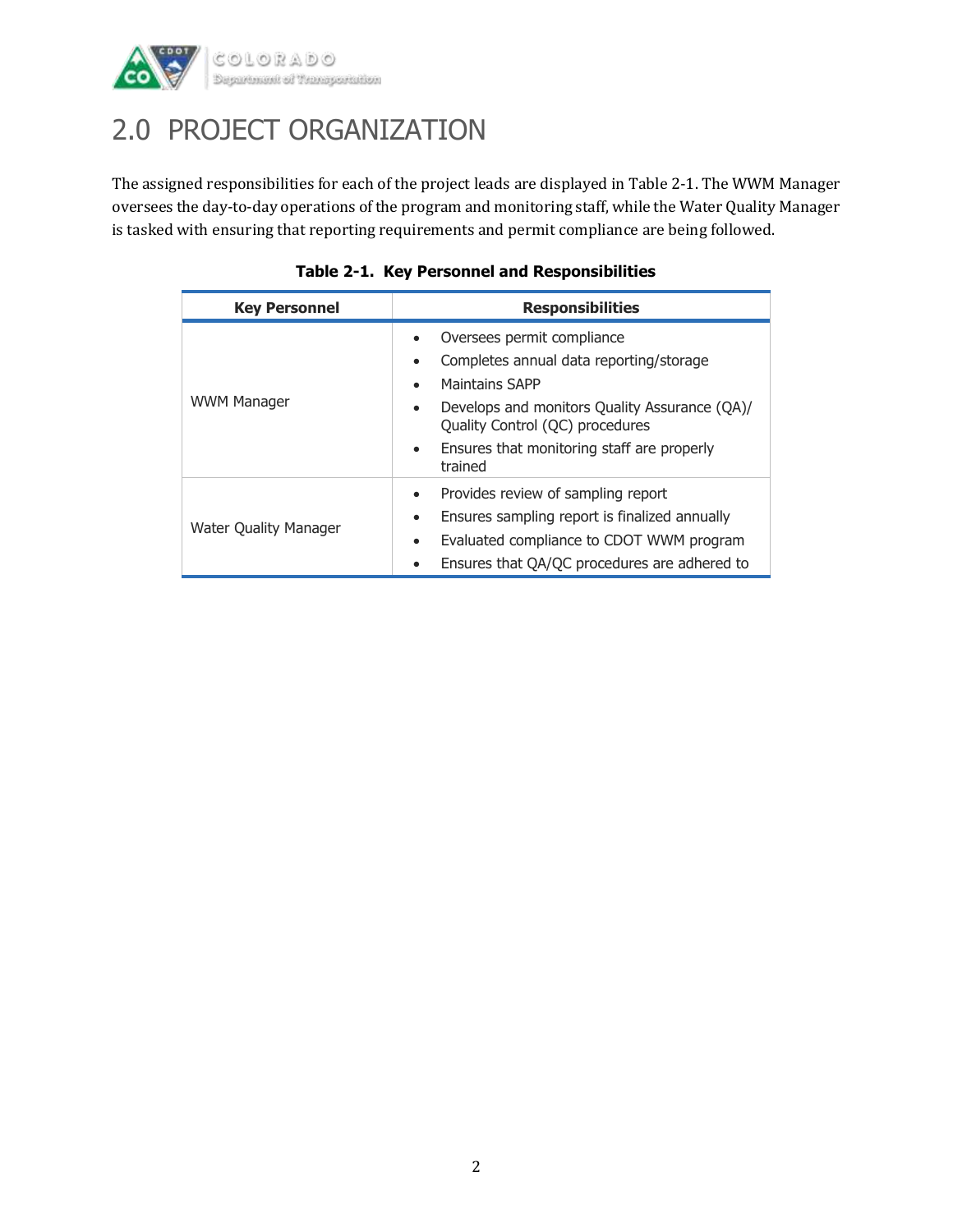

### 3.0 INTRODUCTION

CDOT's municipal separate storm sewer system (MS4) is permitted under the Colorado Discharge Permit System (CDPS) Permit No. COS000005. Individual Permit Renewal for Discharges (MS4 permit) requires CDOT to implement seven program areas to reduce pollutants from entering state waters, including Construction Site, Permanent Water Quality, Illicit Discharges, Industrial Facilities, Public Outreach and Education, Pollution Prevention and Good Housekeeping, and Wet Weather Monitoring.

The WWM program is tasked with assessing wet weather impacts from highways and facilities and the performance of control measures used to control discharges. A Program Description Document (PDD) was developed for the WWM program that defines the requirements for administrating and implementing the program and integrates CDOT's Environmental Management System (EMS) elements for program consistency and continuity. The WWM PDD address the three project areas within the overall program that require monitoring, including: complex highway-maintenance facilities, outfalls from priority development highway road surfaces and permanent water quality (PWQ) control measures (CMs), and outfalls from priority development highway, road surfaces without control measures.

While the WWM PDD provides program guidance, this SAPP is developed for specific, finite stormwater sampling projects. The SAPP defines the procedural details and quality standards for project management, data generation and acquisition, assessment and oversight, and data validation. The SAPP is supplemented with Standard Operating Procedures (SOPs) for routine operations, which provide detailed sets of step-by-step instructions to ensure consistent and uniform outcomes.

#### 3.1 PROBLEM STATEMENT

The purpose of the SAPP is to ensure that the project produces reliable, usable data according to identified data quality objectives. Because monitoring needs vary between the three WMM Program's project areas, a separate SAPP and corresponding set of SOPs are developed for each project area. This SAPP addresses the monitoring of outfalls from priority development highway road surfaces with PWQ CMs.

#### 3.2 INTENDED USE OF DATA

Data collected for this project will allow pollutant concentrations and loads at the inlets and outfalls of permanent CMs to be determined along with the storm characteristics that generate these loads. These data will allow CDOT to determine removal efficiencies and the performance of current CMs and are intended to support CDOT's MS4 permit compliance.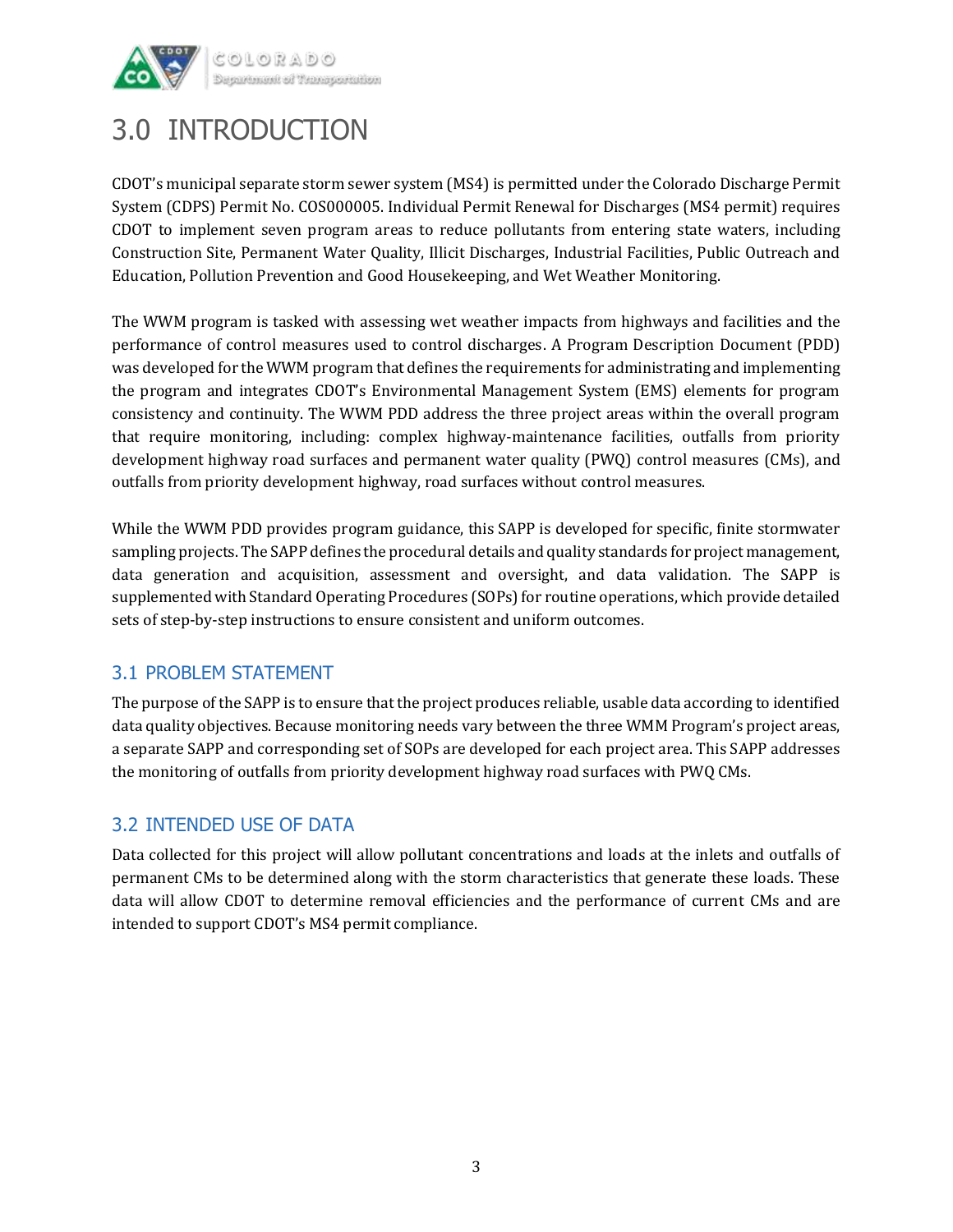

### 4.0 PROJECT/TASK DESCRIPTION

#### 4.1 GENERAL PROJECT OVERVIEW

The goal of CDOT's WWM program is to understand the impact on water quality from wet weather runoff from highways and facilities. The PWQ CM sampling project task is to assess the efficiency of CMs that control discharge after a storm event. The WWM program will follow requirements under MS4 Permit No. COS000005 to evaluate CM efficiencies after a storm event for highways and PWQ CMs.

#### 4.2 SAMPLING PROJECT ANNUAL WORKFLOW AND MAJOR TASKS

The annual workflow for the PWQ CM project is displayed in Figure 4-1. The workflow contains three phases: planning, data collection/entry, and reporting. The data collection/entry phase will be a redundant loop until all of the required samples have been collected in a given calendar year to meet permit requirements.



**Figure 4-1.** Annual Workflow for the Wet Weather Monitoring Program.

#### 4.3 SAMPLE LOCATIONS

Previously sampled facilities and highways with PWQ CMs are shown in Tables 4-1 and 4-2 and Figures 4-2 and 4-3, respectively. The tables include the map ID, site name, site ID, location (latitude/longitude), outfall type (i.e., PWQ-Outfall, direct discharge from a maintenance facility outfall without a PWQ [M-Outfall], or direct discharge from a highway without a PWQ [Hwy-Outfall]), and dates monitored.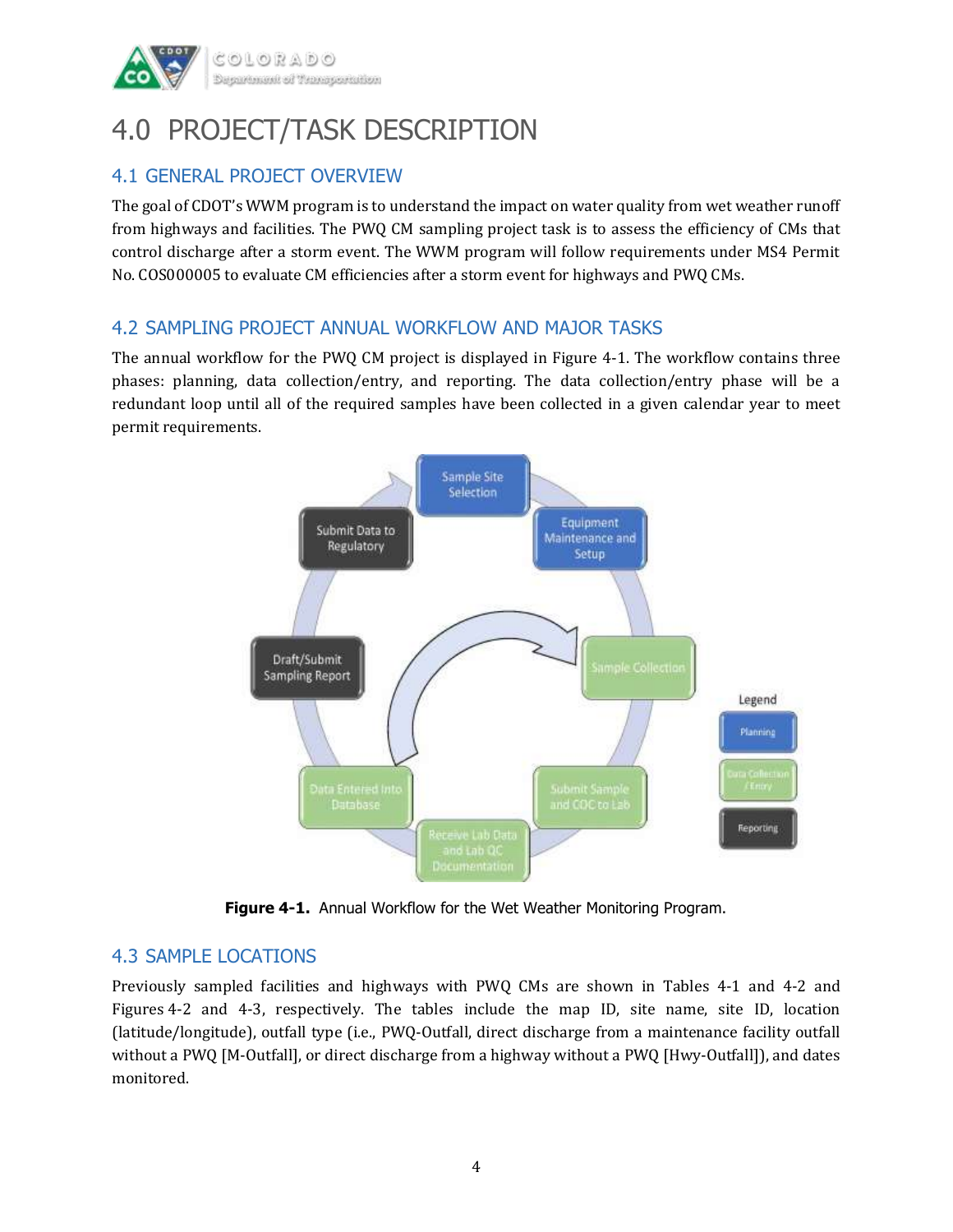

| Map<br>ID      | <b>Site</b><br><b>Name</b> | <b>Location</b><br>(Latitude, Longitude) <sup>a</sup> | Outfall<br><b>Type</b> | <b>Dates</b><br><b>Monitored</b> |
|----------------|----------------------------|-------------------------------------------------------|------------------------|----------------------------------|
| 1              | 11th Ave.                  | 39.734613, -105.014085                                | M-Outfall              | 2010                             |
| 2              | Park Ave.                  | 39.767299, -104.995436                                | M-Outfall              | 2010                             |
| 3              | R-1 Colfax                 | 39.73634, -104.774026                                 | M-Outfall              | 2010                             |
| $\overline{4}$ | I-70WBP&R                  | 39.699225, -105.20556                                 | Hwy-Outfall            | 2010                             |
| 5              | E470&I-70                  | 39.736259, -104.716963                                | Hwy-Outfall            | 2010                             |
| 6              | West US 160                | 37.269941, -107.910044                                | M-Outfall              | 2011                             |
| $\overline{7}$ | East/South US 160          | 37.22152, -107.858077                                 | M-Outfall              | 2011                             |
| 8              | Snow Dump                  | 37.268104, -107.884413                                | <b>PWO-Outfall</b>     | 2011                             |
| 9              | *PT#6813 Outfall           | 39.835468, -104.983125                                | M-Outfall              | 2012, 2013                       |
| 10             | *PT#6813 Separator         | 39.837065, -104.983248                                | M-PWO-<br>Outfall      | 2012, 2013                       |
| 11             | *PT#6822 Outfall           | 39.628812, -105.009762                                | M-PWO-<br>Outfall      | 2012, 2013                       |
| 12             | *PT#6898 Outfall           | 39.823923, -104.980325                                | M-Outfall              | 2012, 2013                       |
| 13             | <b>ZANG Outfall</b>        | 39.776013, -105.145537                                | M-Outfall              | 2014                             |

#### **Table 4-1. Previously Sampled Facilities**



**Figure 4-2.** Previously Sampled Facilities With Permanent Watery Quality Control Measures.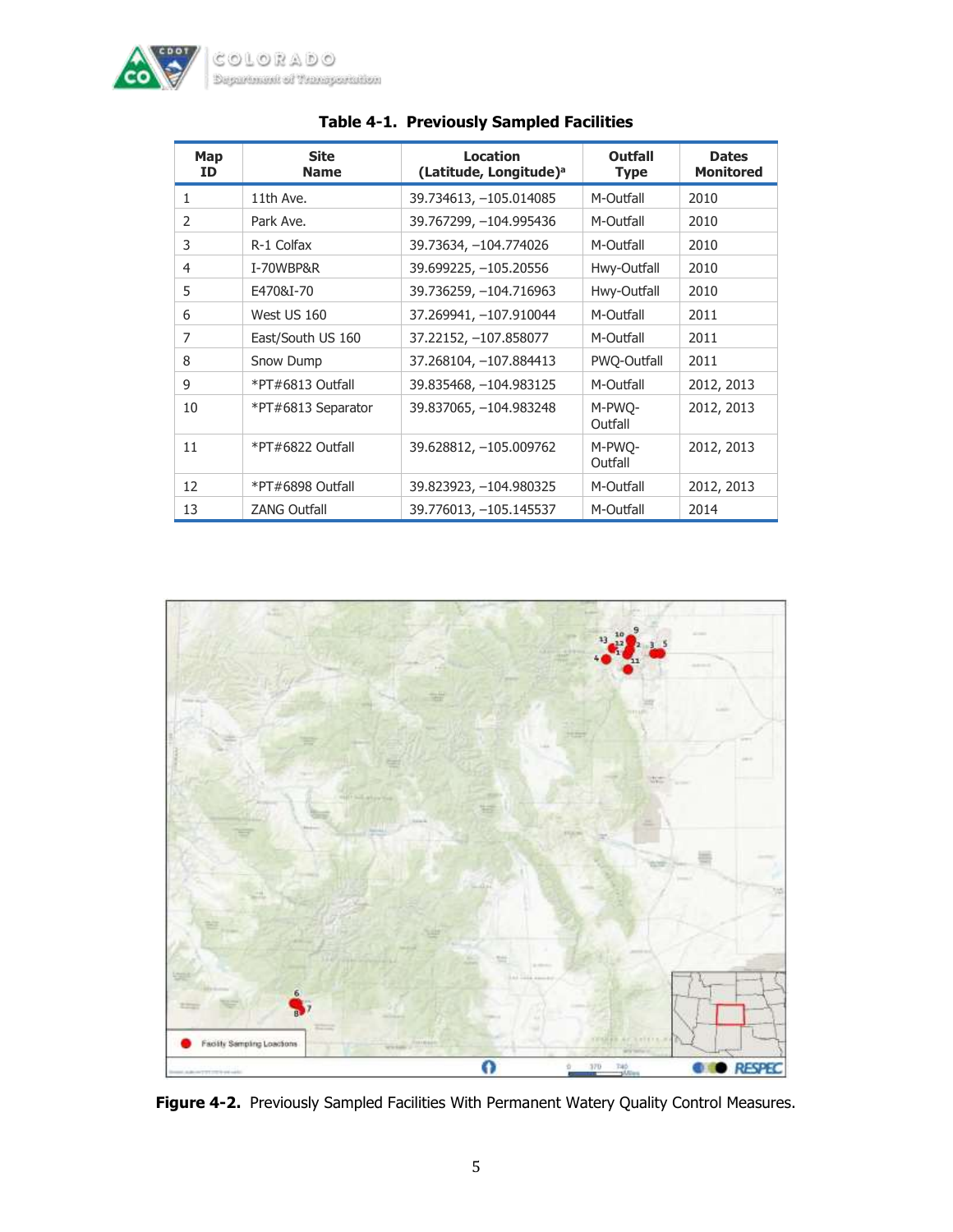

| Map<br>ID      | <b>Site</b><br><b>Name</b>                                             | Location<br>(Latitude, Longitude)(a) | Outfall<br>Type   | <b>Dates</b><br><b>Monitored</b> |
|----------------|------------------------------------------------------------------------|--------------------------------------|-------------------|----------------------------------|
| 1              | Cherry Creek PWQ Structure                                             | 39.656, -104.837                     | PWQ-Outfall       | 2011                             |
| $\mathcal{P}$  | RTD I-225 Ballast                                                      | 39.635332, -104.90084                | PWO-Outfall       | 2011, 2012                       |
| 3              | N-I-225&RTD Grassy Swale Drop Inlet                                    | 39.64, -104.877                      | PWQ-Outfall       | 2011                             |
| 4              | N-I-225&RTD Before Silt Berm #4                                        | 39.64, -104.877                      | Hwy-Outfall       | 2011                             |
| 5              | Hwy 58 & I-70 SW-PWQS Outfall                                          | 39.77487, -105.14694                 | PWQ-Outfall       | 2012                             |
| 6              | Hwy 58 & I-70 SW-PWQS Inlet 1A                                         | 39.774875, -105.14763                | Hwy-Outfall-Inlet | 2012                             |
| $\overline{7}$ | Hwy 58 & I-70 SW-PWQS Ditch                                            | 39.774875, -105.14763                | Hwy-Outfall       | 2012                             |
| 8              | Detention Pond Inlet (ditch): ID# CO-<br>058A-RS00010-EN002            | 39.775717, -105.145318               | Hwy-Outfall       | 2014                             |
| 9              | Zang Facility Inlet to pond: ID# CO-<br>058A-RS00010-EN002             | 39.776013, -105.145537               | M-Outfall         | 2014                             |
| 10             | Detention Pond Wetland system main<br>inlet: ID# CO-025A-RS00251-EN004 | 39.684167, -104.956389               | Hwy-Outfall       | 2014, 2015                       |
| 11             | Detention Pond Wetland System<br>Outfall: ID# CO-025A-RS00251-EN004    | 39.683333, -104.958889               | PWQ-Outfall       | 2014, 2015                       |
| 12             | Detention Pond Wetland system<br>Outfall: ID# CO-025A-RS00251-EN003    | 39.683889, -104.961389               | PWQ-Outfall       | 2015                             |

#### **Table 4-2. Previously Sampled Highways**



**Figure 4-3.** Previously Sampled Highways With Permanent Water Quality Control Measures.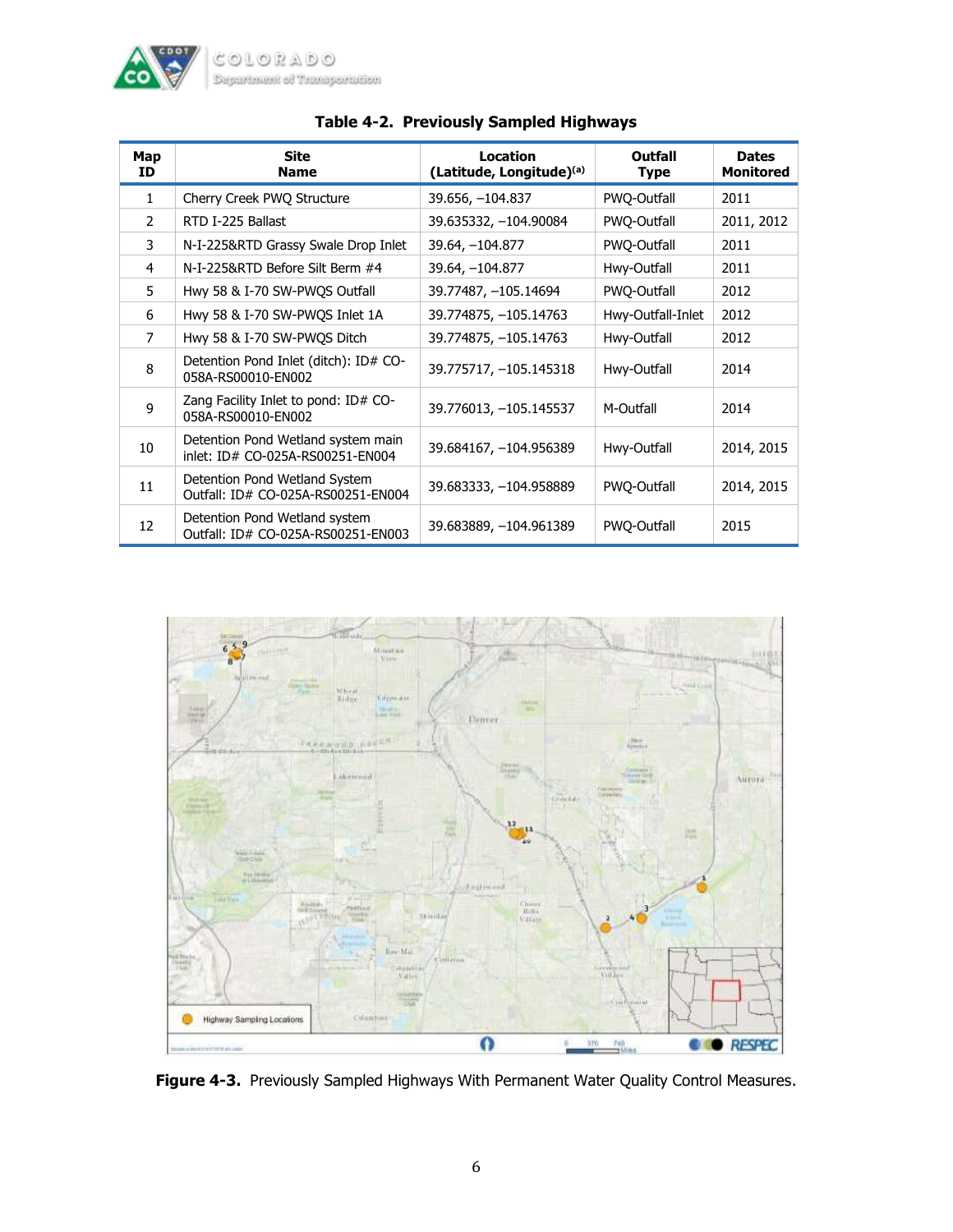

### 5.0 DATA QUALITY OBJECTIVES FOR MEASUREMENT **DATA**

Any monitoring program can be expected to have some level of error associated with both sample collection and sample analysis. Performance criteria, also called data quality objectives (DQOs), are developed to specify acceptable levels of error. DQOs for measurement data or data quality indicators are precision, accuracy, representativeness, completeness, comparability, and measurement range.

#### 5.1 DATA PRECISION, ACCURACY, AND MEASUREMENT RANGE

#### 5.1.1 Precision

Precision is the degree of agreement among repeated measurements of the same characteristic, or parameter and is a measure of reproducibility of test results. Precision is estimated by means of duplicate/replicate samples and analyses and is best expressed in terms of the standard deviation or the relative percent difference (RPD) between field duplicate measurements. The following equation is provided from the US Environmental Protection Agency (EPA) [1996]:

> $RPD = [(x1 - x2) / {(x1 + x2) / 2}] \times 100$ RPD = relative percent difference (%) x1 and x2 = duplicate measurements of the same parameter

The smaller the RPD, the more precise the measurements. The usability of duplicate measurements is assessed during data validation. The Colorado Department of Public Health and Environment (CDPHE) recommends that if the RPD is greater than 30 percent, data from that site will be either discarded or interpreted with caution. If the RPD from the measurement of the same parameter from duplicate samples is greater than 30 percent, the data will be flagged and brought to the attention of the WWM Manager.

#### 5.1.2 Accuracy

Accuracy is a measure of confidence that describes how close a measurement is to its "true" value. This measurement is derived during laboratory analysis by comparing a measured value to an accepted reference value in a sample of known concentration or by determining the recovery of a known concentration spiked into a sample [EPA, 1996]. Each project needs to define accuracy or percent recovery (%R) according to the laboratory that will be used for the project's data analyzes.

> $\%R = \{100$  (xs – xu) / K  $%R =$  percent recovery or accuracy xs = measured value for spiked sample xu = measured value for unspiked sample  $K =$  known value of the spike in the sample

The EPA-certified laboratory decides which constituents are appropriate for spiking and for other measurements and also defines the %R required for proper QA/QC to meet method requirements.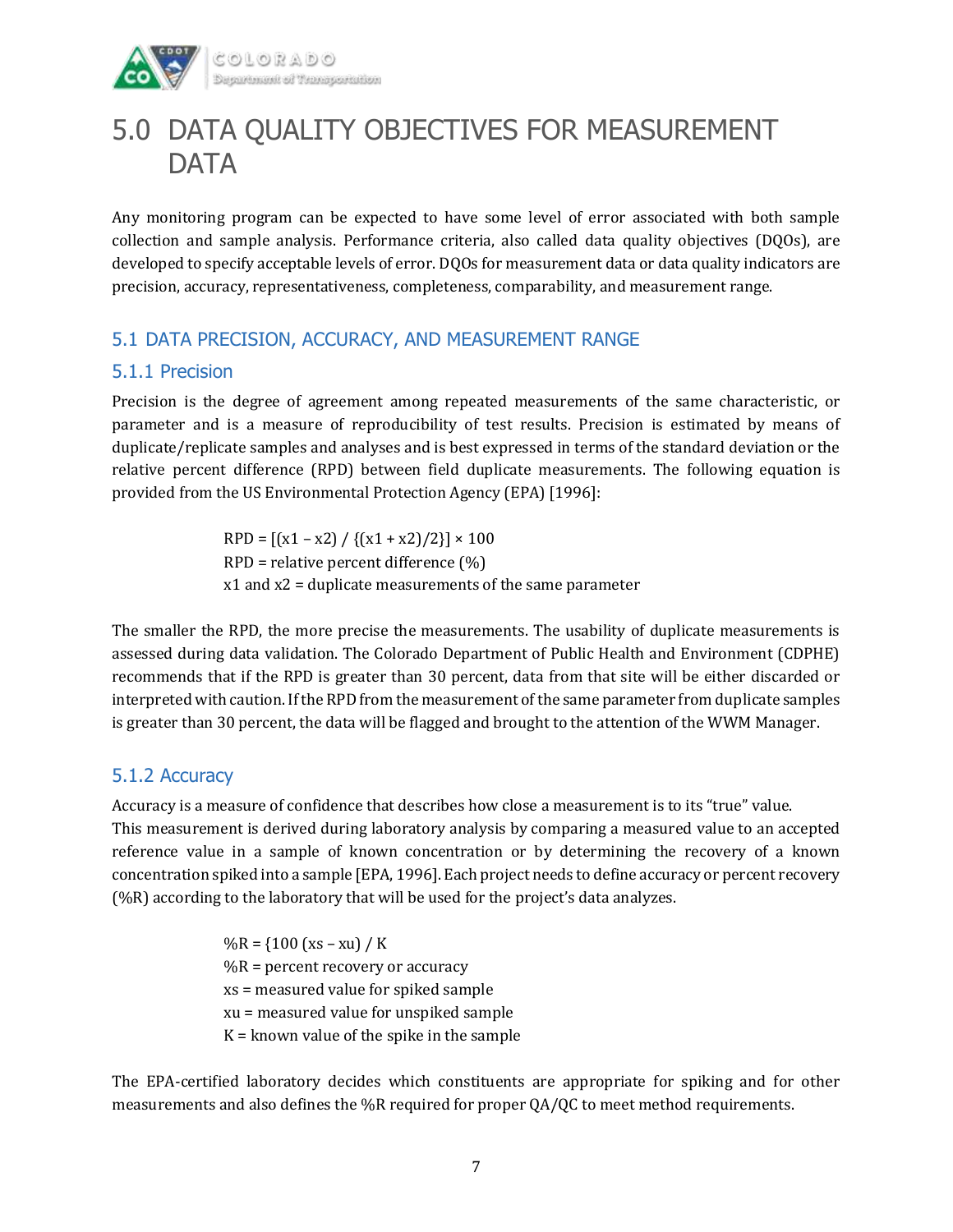

Acceptable %R is evidence of accuracy in laboratory data measurements. CDOT's DQOs for precision and accuracy are addressed in EPA-approved analytical methods and the contracted laboratory's quality assurance plan. Figure 5-1 shows an example of low, average, and high %R for Method 200.7 (used for analyzing metals).

#### TABLE 6: PRECISION AND RECOVERY DATA IN AQUEOUS MATRICES (Cont'd)

|                  | <b>Sample</b><br>Conc. | Low<br><b>Spike</b> | <b>Average</b><br><b>Recovery</b> |         |            | High | <b>Average</b><br><b>Spike Recovery</b> |      |            |
|------------------|------------------------|---------------------|-----------------------------------|---------|------------|------|-----------------------------------------|------|------------|
| <b>Analyte</b>   | mg/L                   | mg/L                | R(%)                              | S(R)    | <b>RPD</b> | mg/L | R (%)                                   | S(R) | <b>RPD</b> |
| Ag               | < 0.0003               | 0.05                | 88                                | 0.0     | 0.0        | 0.2  | 84                                      | 0.9  | 3.0        |
| AĬ               | 0.054                  | 0.05                | 88                                | 11.7    | 12.2       | 0.2  | 90                                      | 3.9  | 8.1        |
| As               | < 0.02                 | 0.05                | 82                                | 2.8     | 9.8        | 0.2  | 88                                      | 0.5  | 1.7        |
| $\overline{B}$   | 0.17                   | 0.1                 | 162                               | 17.6    | 13.9       | 0.4  | 92                                      | 4.7  | 9.3        |
| Ba               | 0.083                  | 0.05                | 86                                | 8.2     | 1.6        | 0.2  | 85                                      | 2.3  | 2.4        |
| Be               | < 0.0006               | 0.01                | 94                                | 0.4     | 1.1        | 0.1  | 82                                      | 1.4  | 4.9        |
| Ca               | 500                    | 5.0                 | $\ast$                            | *       | 2.8        | 20.0 | *                                       | *    | 2.3        |
| C <sub>d</sub>   | 0.008                  | 0.01                | 85                                | 4.7     | 6.1        | 0.1  | 82                                      | 1.4  | 4.4        |
| Co               | < 0.004                | 0.02                | 93                                | 1.8     | 5.4        | 0.2  | 83                                      | 0.4  | 1.2        |
| Cr               | 0.165                  | 0.01                | $\ast$                            | $\ast$  | 4.5        | 0.1  | 106                                     | 6.6  | 5.6        |
| Cu               | 0.095                  | 0.02                | 93                                | 23.3    | 0.9        | 0.2  | 95                                      | 2.7  | 2.8        |
| Fe               | 0.315                  | 0.1                 | 88                                | 16.4    | 1.0        | 0.4  | 99                                      | 6.5  | 8.0        |
| Hg               | < 0.01                 | 0.05                | 87                                | 0.7     | 2.3        | 0.2  | 86                                      | 0.4  | 1.2        |
| K                | 2.87                   | 5.0                 | 101                               | 3.4     | 2.4        | 20.0 | 100                                     | 0.8  | 0.4        |
| Li               | 0.069                  | 0.02                | 103                               | 24.7    | 5.6        | 0.2  | 104                                     | 2.5  | 2.2        |
| Mg               | 6.84                   | 5.0                 | 87                                | 3.1     | 0.0        | 20.0 | 87                                      | 0.9  | 1.2        |
| Mn               | 0.141                  | 0.01                |                                   |         | 1.2        | 0.1  | 89                                      | 6.6  | 4.8        |
| Mo               | 1.27                   | 0.02                | ź                                 | *       | 0.0        | 0.2  | 100                                     | 15.0 | 2.7        |
| Na               | 1500                   | 5.0                 | ¥                                 | ¥       | 2.7        | 20.0 | ×.                                      | *    | 2.0        |
| Ni               | 0.014                  | 0.02                | 98                                | 4.4     | 3.0        | 0.2  | 87                                      | 0.5  | 1.1        |
| P                | 0.326                  | 0.1                 | 105                               | 16.0    | 4.7        | 0.4  | 97                                      | 3.9  | 1.4        |
| Pb               | 0.251                  | 0.05                | 80                                | 19.9    | 1.4        | 0.2  | 88                                      | 5.0  | 0.9        |
| Sb               | 2.81                   | 0.05                | *                                 | *       | 0.4        | 0.2  |                                         | ₩    | 2.0        |
| Se               | 0.021                  | 0.1                 | 106                               | 2.6     | 3.2        | 0.4  | 105                                     | 1.9  | 4.6        |
| SiO <sub>2</sub> | 6.83                   | 5.0                 | 99                                | 6.8     | 1.7        | 20.0 | 100                                     | 2.2  | 3.0        |
| Sn               | < 0.01                 | 0.05                | 87                                | 0.7     | 2.3        | 0.2  | 86                                      | 0.4  | 1.2        |
| $S_{\Gamma}$     | 6.54                   | 0.1                 | ۰                                 | $\star$ | 2.0        | 0.4  | ٠                                       | ۰    | 2.7        |
| Tl               | < 0.03                 | 0.1                 | 87                                | 1.8     | 5.8        | 0.4  | 84                                      | 1.1  | 3.6        |
| V                | < 0.005                | 0.05                | 90                                | 1.4     | 4.4        | 0.2  | 84                                      | 1.1  | 3.6        |
| Zn               | 0.024                  | 0.05                | 89                                | 6.0     | 4.4        | 0.2  | 91                                      | 3.5  | 8.9        |

#### **INDUSTRIAL EFFLUENT**

S (R) Standard deviation of percent recovery.

S (k) standard deviation of percent recovery.<br>RPD Relative percent difference between duplicate spike determinations.<br>
< Sample concentration below established method detection limit.<br>
\* Spike concentration <10% of sample

**Figure 5-1.** Example of Low, Average, and High Percent Recovery From US Environmental Protection Agency Method 200.7.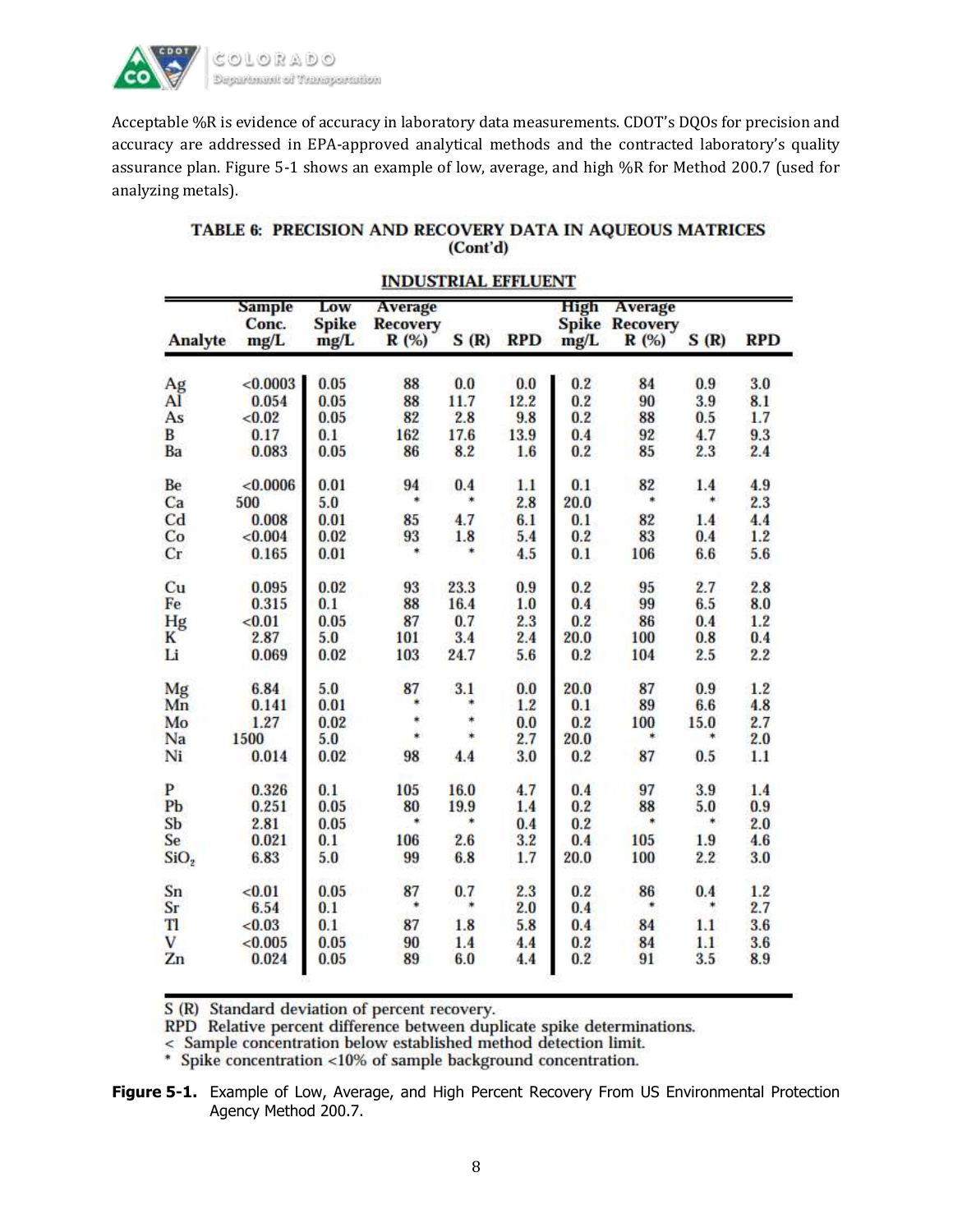

#### 5.1.3 Measurement Range

Measurement range is the range of reliable readings of an instrument or measuring device, as specified by the manufacturer. Each standard analytical method has a specified measurement range that corresponds to the laboratory equipment used to take the measurement. EPA-approved analytical methods used by CDOT's contracted laboratory are provided in supplementary folders.

In cases where measurements are detected above the range specified in the EPA-approved analytical method, the sample is diluted and then reanalyzed. If not enough of the sample remains to be diluted and reanalyzed, the sample will be recorded as ">X," where X is the upper limit of the measurement range. When laboratory measurements are below the Method Detection Limits (MDLs), they are reported as "non-detect." If the laboratory reports results that are below the Practical Quantification Limits (PQLs, also known as reporting limits), the sample is noted as "below PQL" when it is entered into the Ambient Water Quality Monitoring System (AWQMS) database.

#### 5.2 DATA REPRESENTATIVENESS

Representativeness is the extent to which measurements actually represent the true environmental condition and expresses the degree for which data accurately and precisely represent the true condition of the investigation. Evaluating representativeness is a qualitative procedure that addresses the overall design of a sampling program. Representativeness is improved by selecting and using appropriate numbers of samples, sampling stations, and techniques that have been proven to obtain samples reflective of the actual quality of the water being sampled.

Data representativeness is addressed in this sampling design. Automated samplers are installed at the inlet and outfall of each permanent control structure; proper functioning of the inlets and outfalls is assured by adhering to cleaning and maintenance procedures that are defined by the SOPs. CDOT Stormwater Permit No. COS000005 requires that concentration and loads be determined for three representative storms at each location, which will be achieved best by collecting flow-weighted composite samples to analyze for the Event Mean Concentration (EMC). Periodic field blanks will be collected at each location to control for background concentrations and/or equipment contamination.

#### 5.3 DATA COMPARABILITY

Comparability is the degree of confidence that datasets are comparable with each other. The QA/QC standards that are necessary to ensure data comparability are critical because water quality investigations can involve different contractors and personnel and may also include new and currently evolving analytical techniques. This confidence is ensured by (1) using SOPs, (2) only using EPA-accepted or comparable methods of all analyses, and (3) reporting data using a standardized format. Strict adherence to the SOPs and periodic training of sampling personnel will be employed by CDOT to achieve comparability.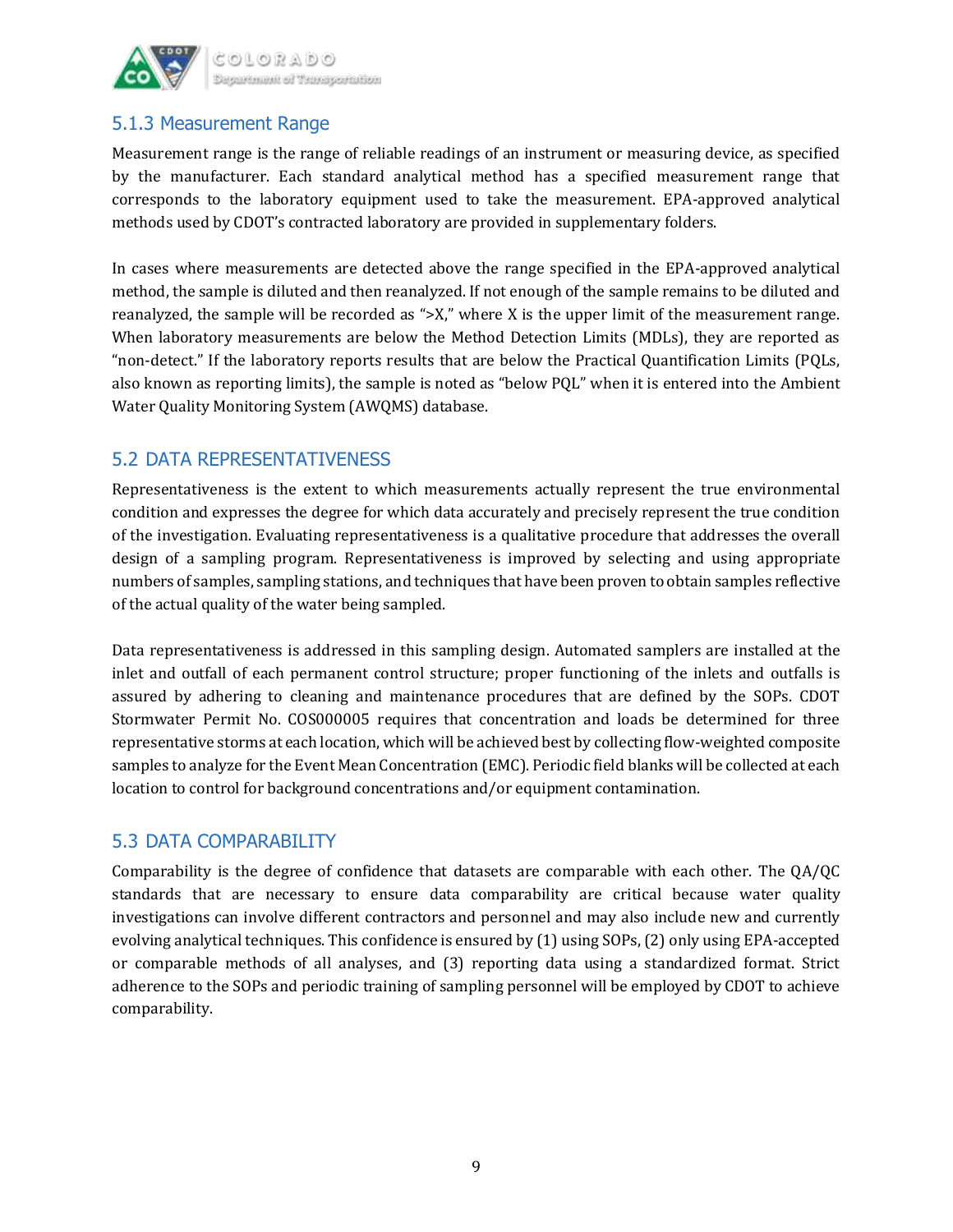

#### 5.4 DATA COMPLETENESS

Completeness is the percentage of all of the collected data that are acceptable. For example, data may become unusable because of laboratory error, holding time violations, or errors in field collection procedures. To be considered complete, the dataset must contain all of the water quality parameters required by CDOT Stormwater Permit No. COS000005 and pass all of the QC check analyses performed by both the laboratory and the WWM Manager to verify precision, accuracy, comparability, and representativeness for the analytical protocol.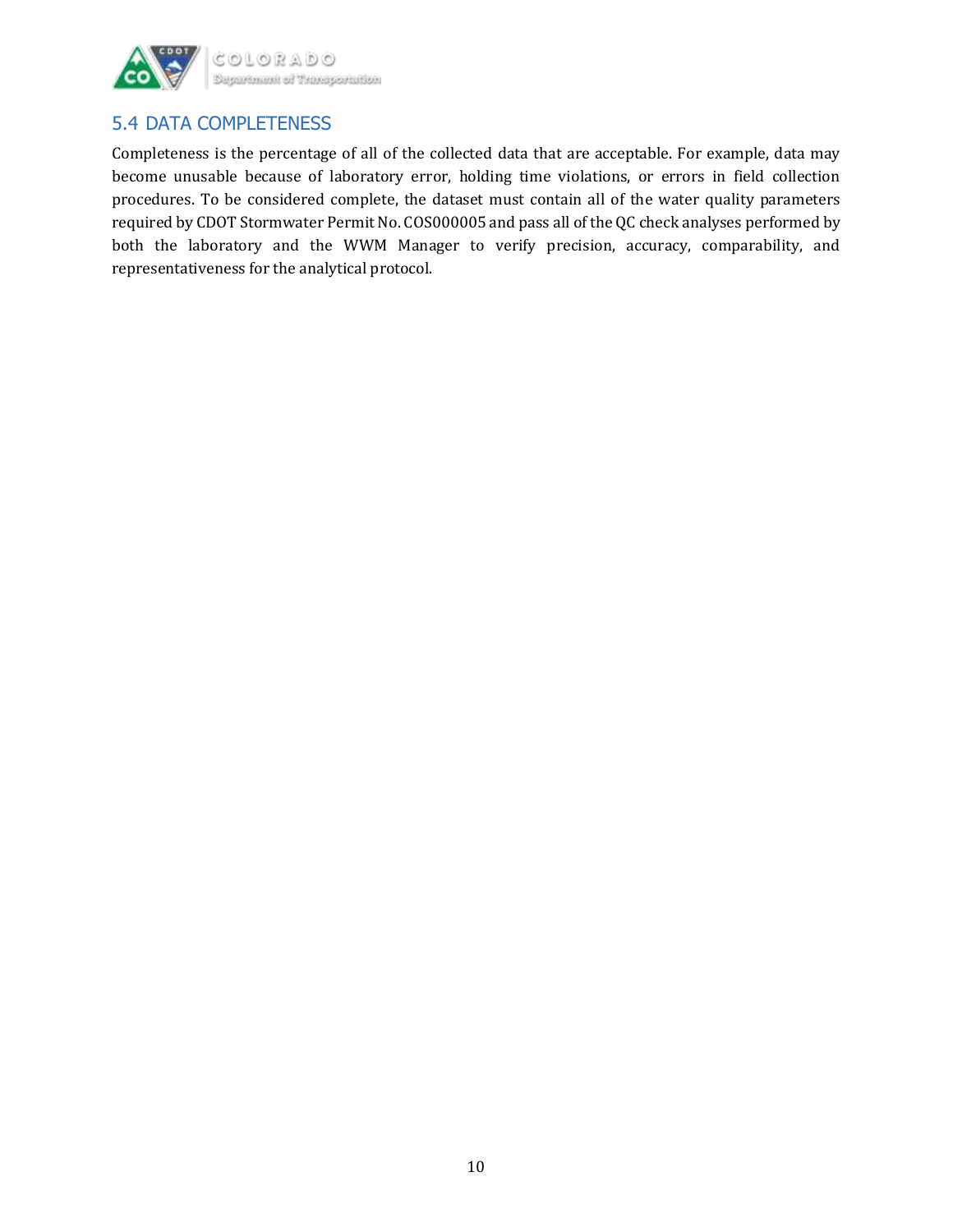

### 6.0 TRAINING REQUIREMENTS

All field personnel, CDOT professionals, contractors, students, and volunteers must be familiar with the requirements of the WWM PDD, SAPP, SOPs, and equipment user's manuals before they are deployed into the field. All sampling team members should receive training from the WWM Manager, including a classroom session, field training session, on-the job training, and an annual refresher. Because stormwater sampling events are difficult to predict and monitoring often run for at least 1 year, one or more trained members of the sampling team should be involved to ensure that monitoring is performed consistently.

#### 6.1 DOCUMENT REVIEW

Document review should occur shortly before the monitoring phase begins in which the participants will review the following documents: WWM PDD, this SAPP, SOPs, and equipment user's manuals. This review can either be done in a classroom setting or individually under the guidance of the WWM program manager or a sampling team leader.

#### 6.2 FIELD TRAINING SESSION

When the document review is complete, all participants should participate in a field simulation under the supervision of the WWM program manager or a sampling team leader. During the field training, sampling team members travel to their assigned monitoring locations and run through the procedures specified in the Sampling Methods section of the SAPP (Chapter 9 of this document) and associated SOPs, including: Equipment Lists, Cleaning, Configuration and Calibrations (SOP Chapter 3); Sampling Procedures for Surface-Water Point Source Collection (SOP Chapter 4); Operational Guidelines For Conducting Field Monitoring Activities (SOP Chapter 5); and Standard Procedures For Field Safety (SOP Chapter 9). The trainer should emphasize health and safety considerations during the field sampling simulation.

#### 6.3 ON-THE-JOB TRAINING

In addition to document review and field training, inexperienced monitoring personnel must complete their first actual sampling event under supervision of an experienced team member before being allowed to conduct monitoring without supervision. Upon completion of on-the-job training, every field technician should be able to explain the methods and procedures associated with all aspects of sampling and monitoring.

#### 6.4 ANNUAL REFRESHER

A refresher training session will be held annually, before the onset of each subsequent monitoring season. During this session, team members should review the responsibilities of individual team members, QA/QC protocol, and data submission procedures. The WWM Manager or sampling team leader shall provide more detailed instructions during the annual refresher for any new team members, including the document review and field training sessions. The names of all employees who have completed training shall be recorded and retained by the WWM Manager.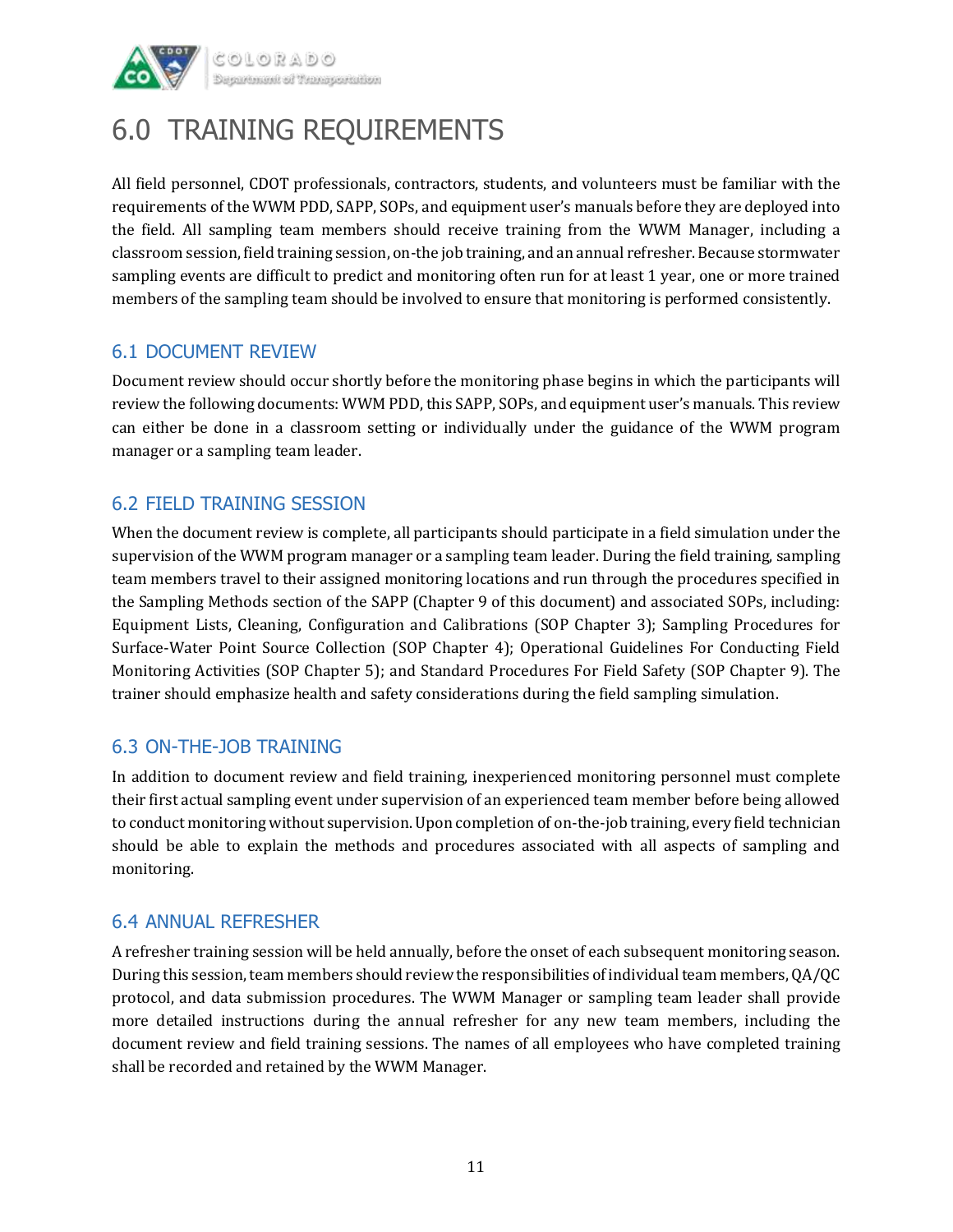

### 7.0 DOCUMENTATION AND RECORDS

Several forms and templates must be completed by CDOT field professionals, contractors, or students/ volunteers who are involved in sample collection, sample processing, data input, sample analysis, and reporting. Once completed, the forms and templates are stored by the year they were completed. The form name along with specific information, format, individual(s) responsible for populating, and individual(s) responsible for QA/QC are displayed in Table 7-1.

| <b>Template</b>                                     | <b>Project</b><br><b>Phase</b> | <b>Format</b>                     | <b>Individual Responsible</b><br>for Populating      | <b>Individual Responsible</b><br>for QA/QC |
|-----------------------------------------------------|--------------------------------|-----------------------------------|------------------------------------------------------|--------------------------------------------|
| <b>Training Checklist</b>                           | Project<br><b>Initiation</b>   | <b>PDF</b>                        | Field Staff, Subcontractor,<br>and Student/Volunteer | <b>WWM Manager</b>                         |
| Chain of Custody<br>(COC)                           | Sample<br>Collection           | <b>PDF</b>                        | Field Staff, Subcontractor,<br>and Student/Volunteer | <b>WWM Manager</b>                         |
| Field Log Book                                      | Sample<br>Collection           | MS Word,<br>MS, Excel,<br>and PDF | Field Staff, Subcontractor,<br>and Student/Volunteer | <b>WWM Manager</b>                         |
| Flow and<br>Precipitation<br>Records                | Sample<br>Collection           | MS Word,<br>MS, Excel,<br>and PDF | Field Staff, Subcontractor,<br>and Student/Volunteer | <b>WWM Manager</b>                         |
| Equipment<br>Calibration/<br>Maintenance<br>Records | Sample<br>Collection           | MS Word,<br>MS, Excel,<br>and PDF | Field Staff, Subcontractor,<br>and Student/Volunteer | <b>WWM Manager</b>                         |
| Laboratory Results                                  | Sample<br>Processing           | MS Word,<br>MS, Excel,<br>and PDF | Field Staff, Subcontractor,<br>and Student/Volunteer | <b>WWM Manager</b>                         |
| Summarized<br>Laboratory Results                    | Sample<br>Analysis             | MS Word,<br>MS, Excel,<br>and PDF | <b>WWM Manager</b>                                   | <b>Water Quality Manager</b>               |
| Final Report                                        | Final<br>Deliverable           | MS Word                           | <b>WWM Manager</b>                                   | Water Quality Manager                      |

**Table 7-1. Data Record Maintenance Table**

Part I.F.6 of the CDOT Stormwater Permit No. COS000005 establishes that the following records are required to be maintained for each sample collected:

- Date, type, exact location, and time of sampling or measurements
- Type of location being monitored (PWQ CM or roadway)
- Location information (i.e., CM outfall or CM inlet)
- $\bullet$  Individual(s) who performed the sampling or measurements
- Date(s) that the analyses were performed
- Individual(s) or entity who performed the analyses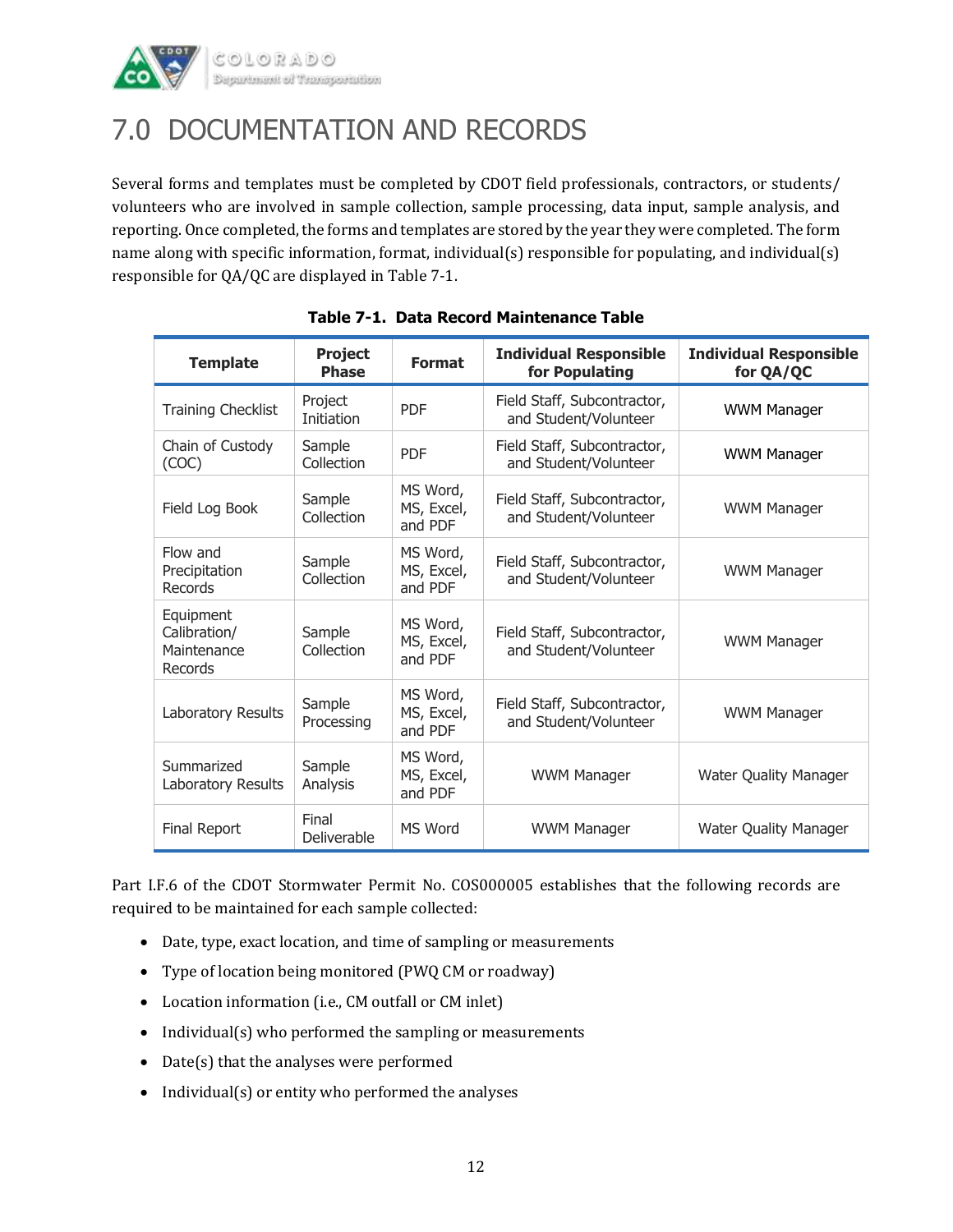

OLORADO Deportment of Transportation

- Analytical techniques or methods used
- Results of such analyses.

Additionally, the WWM program maintains all of the COC forms for water quality samples, pH strip/meter recordings or digitally logged flow data, and equipment calibration/maintenance records within the database. Part I.K.2 of the CDOT Stormwater Permit No. COS000005 states that these data and any reports generated from the event must be retained "for a period of at least 3 years from the date that the specific item is no longer being actively used for stormwater management." This period of retention also needs to be extended in the case of any unresolved litigation that pertains to the discharge of pollutants by CDOT or when directly requested by the CDPHE or EPA. To ensure that this requirement is met, all of the data generated are uploaded into AWQMS. The monitoring results and other contents within the database must be discussed at least annually with CDOT's Water Quality representatives to potentially improve water quality management practices.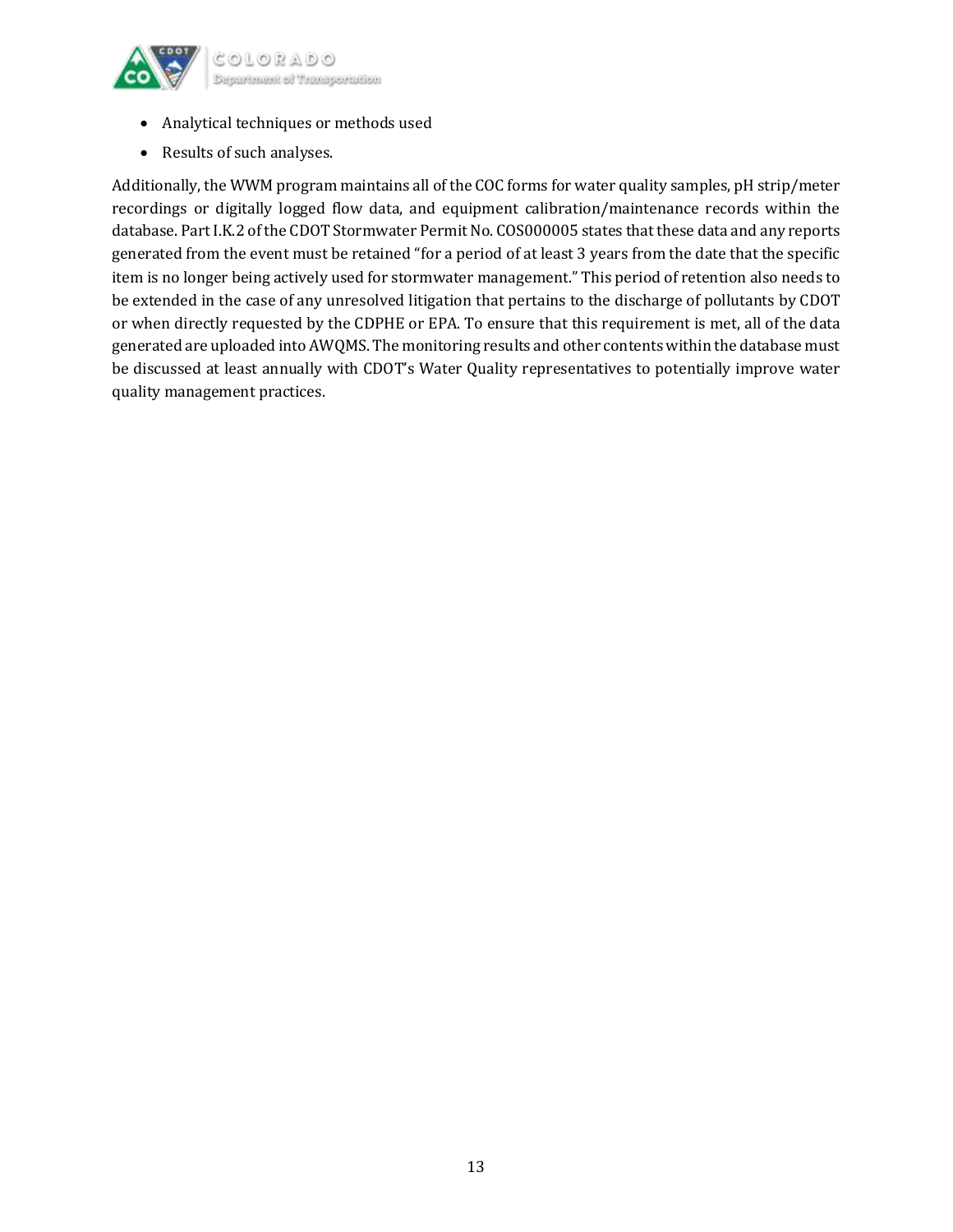

### 8.0 SAMPLING PROCESS DESIGN

#### 8.1 RATIONALE FOR SAMPLE SITE SELECTION

The CDOT Sampling Program is focused on assessing the performance of PWQ CMs that reduce pollutant mass loads from wet weather impacts off highways. Two types of locations may be sampled to determine CM efficiencies. Specific sampling locations will depend on individual site variabilities; however, all possible inlets and the CM outfall will need to be identified. Sampling inlets will be necessary in order to assess the CM performance, even though only the outfall is required under CDOT Stormwater Permit No. COS000005.

For a simplistic efficiency calculation, an ideal PWQ CM will have one inlet and one outfall to monitor. However, PWQ CMs are typically more complex. A single site location may have multiple inlets from maintenance facilities and from highway runoff. Sites with multiple inlets may complicate computations for efficiency; however, they do offer the advantage of providing a combination of site characteristics of discharge. Data from one site may apply to other required characteristics under the WWM program.

EPA regulations require MS4 discharges to monitor EMCs and mass pollutant loads for each of their sampled storm events. According to the National Research Council [2009], "An EMC is intended to represent the average concentration for a single monitored event, usually based on flow-weighted composite sampling. It can also be calculated from discrete samples taken during an event if flow data are also available."

Because of the flashy nature of stormwater that originates from predominantly impervious areas, the sites must be located where it is feasible to record flow measurements using an automated device and/or structure. Equipment inventory will play a role in the site selection process, and equipment should be paired with the most applicable location. For example, area/velocity (AV) sensors work well in pipes or culverts, where the channel geometry is fixed and easy to calculate flow with measured velocity; flumes should be paired with a stage recording device in small- to medium-sized channels where water can smoothly enter and exit the flume.

Selected sites must produce sufficient runoff and measurable discharge in order to fulfill the analytical sample volume for the required list of pollutants. A hydrologic study of potential sites will help determine priority locations for sampling, including the likely measurable discharge for various storm intensities and durations.

For more detailed specifics of the site selection process for monitoring CDOT's permanent water quality CMs, reference the Site Selection SOP (SOP Chapter 1.0).

#### 8.2 SAMPLE DESIGN LOGISTICS

A measurable event is defined as either (1) a rainfall event that results in measurable discharge from the roadway or PWQ CM and follows the preceding event by a minimum of 72 hours or (2) a snow event where measurable discharge occurs from the roadway or PWQ CM and results from melting snow. Site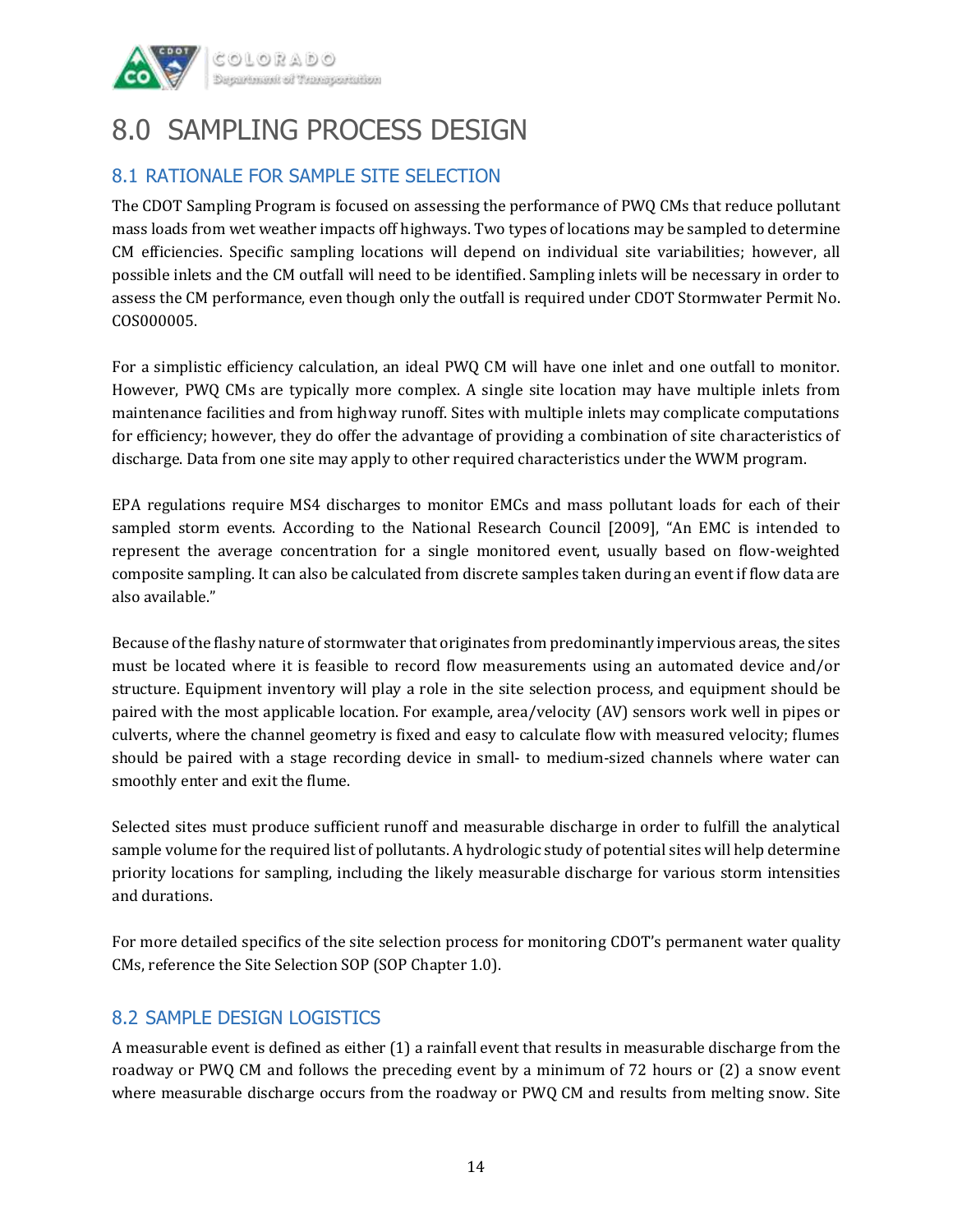

locations will need to be sampled three to five times annually, with at least one rainfall and one snowmelt event. Priority locations will include sites that will produce enough runoff during a measurable event to fill all of the required analytical sample bottles (9 liters) multiple times a year.

If not already available, the drainage area and percent of impervious area to each potential site location must be determined. Impervious areas are made up of roadways; roofs; pavement; and other man-made, non-permeable surfaces that allow water to run off quickly. The percent of impervious area will dictate how quickly a storm event will create measurable discharge into a proposed site locations and if collecting enough water for a composite sample is feasible to fill the required sample bottles.

All of the samples are recommended to be taken as flow-weighted, composite samples. However, given the flashy nature of impervious surfaces, flow-weighted composite sampling is not always feasible and a composite of the first flush is a possibility. In this scenario, only the first portion of the storm is composited. Regardless of sample method, automated samplers are necessary to trigger sampling when measurable discharge is detected.

To trigger sampling events, samplers will need to be paired with an appropriate automated flowmeasuring device or structure. The primary measurement devices to measure flow are AV sensors and flumes. AV sensors are recommended to be placed in a pipe or culvert. With a fixed geometry, instrumentation can be mounted to the bottom of the structure to measure water depth and velocity. Stormwater samples will be collected by a sampler suction line placed inside the pipe or culvert near the sensor, within the main part of the flow stream.

Flumes in conjunction with an automated depth sensor can provide highly accurate flow volume measurements. Flumes should be installed in small- to medium-sized channels, often set in concrete or bolted to other structures. Water is forced through a narrow channel of the flume but requires smooth flow with minimal turbulence. Frequent maintenance is necessary to keep the entrance and exit of the flume clear for accurate flow calculations. The most common type of flume is the Parshall flume, which uses equations for calculating flow based on fixed, specific geometric shapes of the flume. Flume geometry may vary in the width of the throat, and the equations for flow calculations depend on the depth of water in the converging section of the flume. Cutthroat flumes are another geometric flume structure. These structures differ from Parshall flumes in that there is no parallel throat section of the flume. Cutthroat flumes can be collapsible and, therefore, do not have to be permanently installed for field applications.

Sites will be prioritized by assessing the extent to which they are conducive to placing AV sensors or flumes and whether these structures and instrumentation will be able to detect enough discharge to fill sample bottles. The Site Selection Requirements SOP (SOP Chapter 1.0) provides detailed instructions on how to prioritize and select site locations.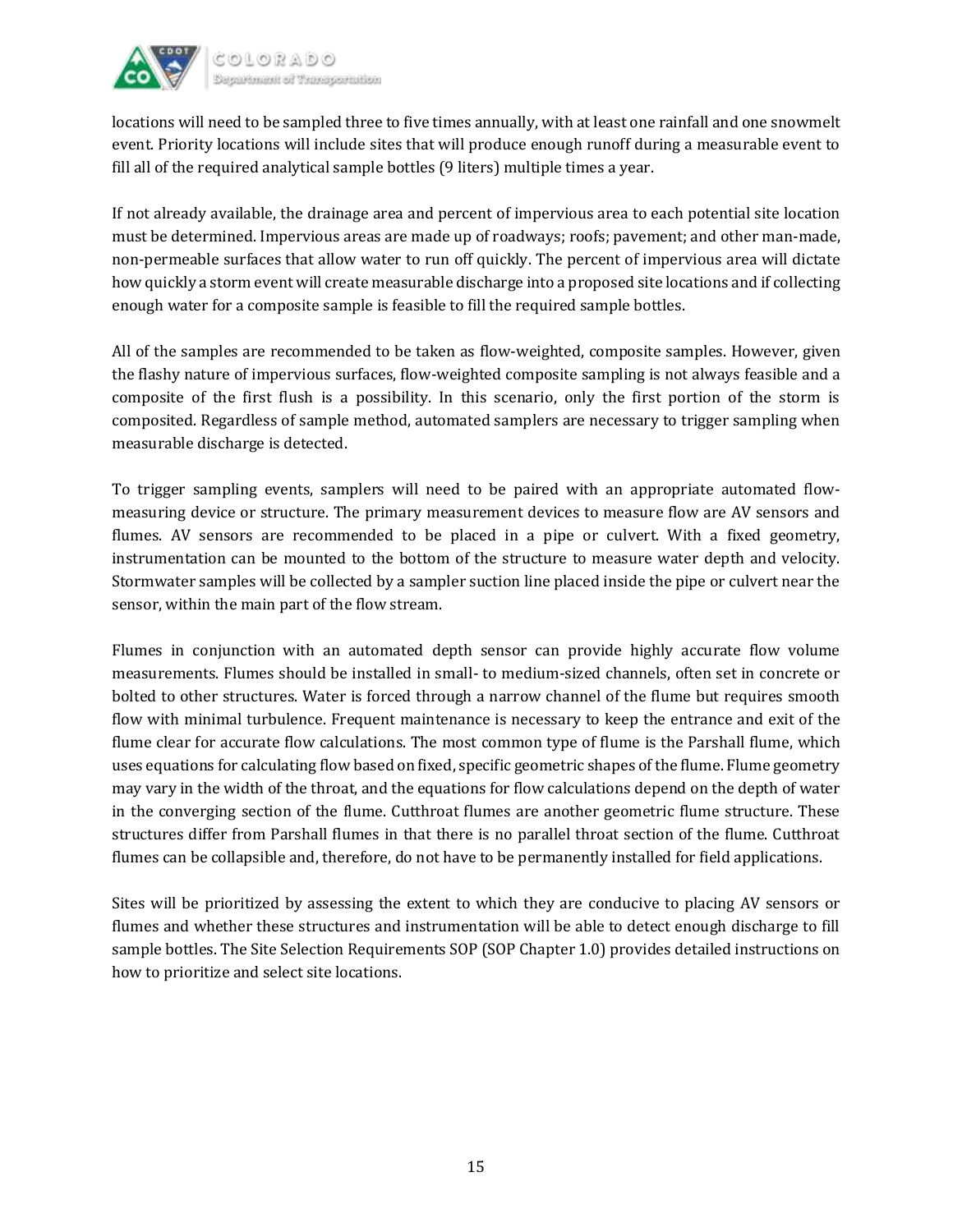

### 9.0 SAMPLING METHODS REQUIREMENTS

#### 9.1 SAMPLING NEEDS

The CDOT stormwater permit requires analysis of roadway and PWQ CMs (1) pollutants of concern, (2) conductivity, and (3) hardness. The WWM Manager will also need to identify if any additional parameters have been determined to have a reasonable impact to beneficial uses of receiving waters. A full list of pollutants of concern for roadways and PWQ CMs with additional sampled parameters are provide in Table 9-1 and further discussed in the data requirements, Field Measurements, and Water Chemistry Samples SOP.

| <b>Parameter</b>                  | <b>Required by</b><br><b>MS4 Permit</b> | <b>Supplemental</b><br><b>Parameters</b> |
|-----------------------------------|-----------------------------------------|------------------------------------------|
| Ammonia Nitrogen                  |                                         | x                                        |
| Arsenic/Arsenic Dissolved         |                                         | x                                        |
| Cadmium/Cadmium Dissolved         | X                                       |                                          |
| Calcium Dissolved                 |                                         | X                                        |
| Chloride                          | X                                       |                                          |
| Chromium/Chromium Dissolved       | X                                       |                                          |
| Conductivity/Specific Conductance | X                                       |                                          |
| Copper/Copper Dissolved           | X                                       |                                          |
| <b>Hardness</b>                   | X                                       |                                          |
| Iron/Iron Dissolved               | x                                       |                                          |
| <b>Lead Dissolved</b>             | X                                       |                                          |
| Magnesium/Magnesium Dissolved     | X                                       |                                          |
| Manganese/Manganese Dissolved     | X                                       |                                          |
| Nickel/Nickel Dissolved           | x                                       |                                          |
| Nitrate-Nitrite                   |                                         | x                                        |
| Oil and Grease (hexane)           | χ                                       |                                          |
| pH                                |                                         | х                                        |
| Phosphorus                        | X                                       |                                          |
| Selenium/Selenium Dissolved       | x                                       |                                          |
| Sodium                            | X                                       |                                          |
| Total Inorganic Nitrogen          | x                                       |                                          |
| Total Kjeldahl Nitrogen (TKN)     |                                         | x                                        |
| <b>Total Suspended Solids</b>     | X                                       |                                          |
| Zinc/Zinc Dissolved               | x                                       |                                          |

#### **Table 9-1. Pollutants of Concern Required by Municipal Separate Storm Sewer System Permit and Supplemental Parameters Sampled**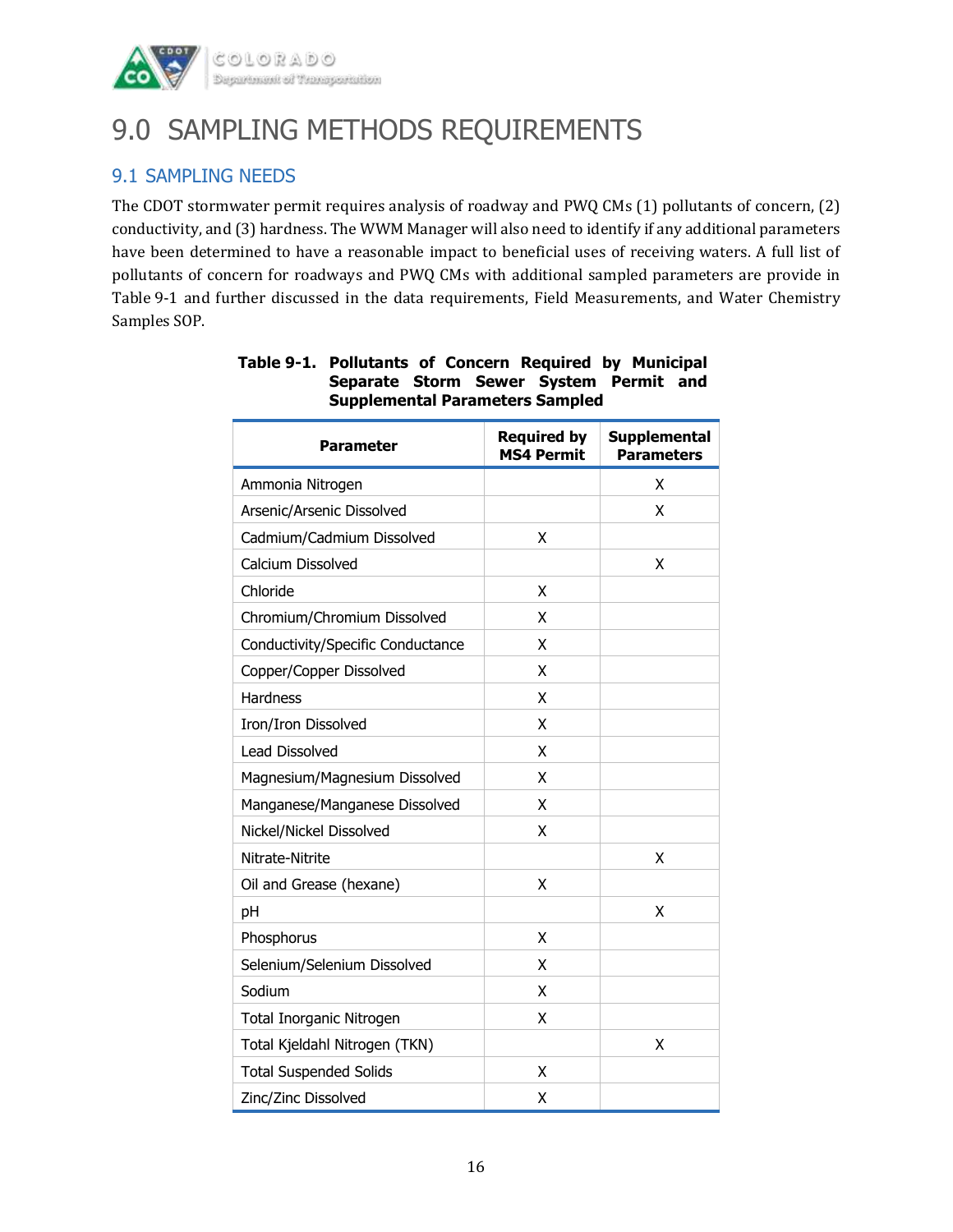

Samplers will also need to monitor flow to determine the EMC of each pollutant of concern and pollutant loads from each event and rainfall data to determine the storm characteristics that generated the corresponding runoff event.

A flow-weighted composite sampling method is necessary for determining the EMC and pollutant mass loads. This sample method allows one to represent each portion of the hydrograph proportionally to flow volume. The resulting concentrations of pollutants provide an average concentration of the event and a more representative value of the storm's water quality. Using the entire measurable volume during the event, one can calculate the event mass load of each pollutant. The pollutant mass loads will be used to evaluate the efficiency of each monitored PWQ CM. A discussion on how to collect and composite samples is discussed in the **Sampling Procedures for Surface-Water Point Source Collection SOP**.

Using automated sampling equipment to measure and collect samples will improve the efficiency of monitoring each event. A list of equipment that are necessary to conduct sampling is listed in the **Equipment Lists, Cleaning, Configuration, and Calibrations SOP (SOP Chapter 3.0)**.

#### 9.2 LOGGING EQUIPMENT NEEDS

Automated equipment for stormwater sampling will undergo annual maintenance and calibration procedures and may require frequent upgrades and/or part replacements. The Equipment Lists, Cleaning, Configuration, and Calibrations SOP also discusses specific maintenance and calibration requirements to maintain accuracy for each monitored event. Documentation of equipment calibrations, cleaning, and/or other needs are necessary for data validation. These processes should also be referenced when installing new sites or during equipment replacement. Monitoring setup procedures can be easily replicated by applying documentation of past equipment configurations and calibrations.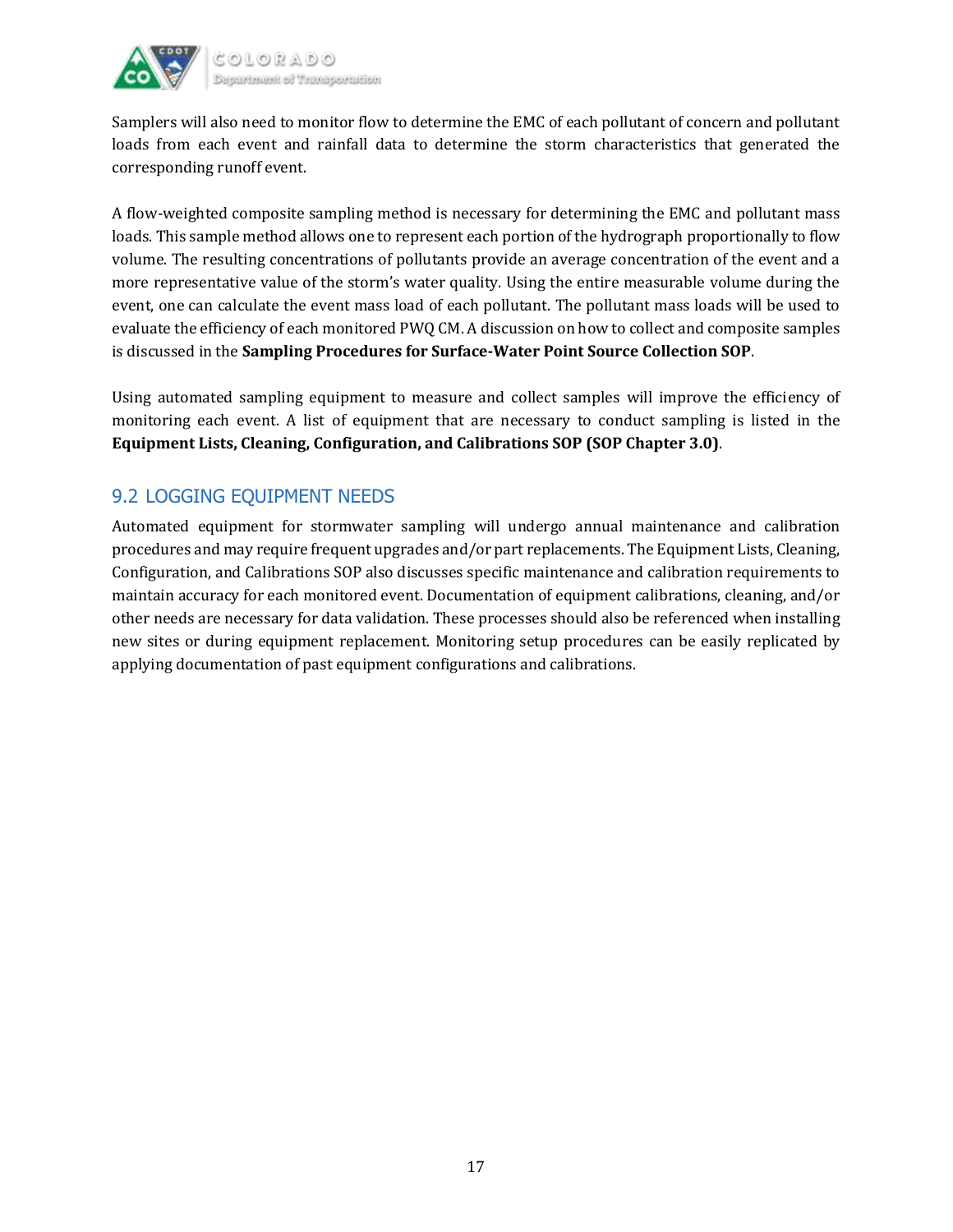

### 10.0 SAMPLE HANDLING AND CUSTODY REQUIREMENTS

#### 10.1 HANDLING PROCEDURES

The CDOT WWM program does not operate an analytical laboratory and must contract an EPA-certified laboratory to perform sample analyses. CDOT should contact the laboratory well before an expected sample event. The laboratory will provide the necessary sampling equipment, including ready-to-use sample bottles, preservatives, labels, and COC forms.

CDOT also collaborates with the laboratory to make sure that they can meet the needs and provide information on sampling procedures, shipping requirements, analyses, and reporting. This collaboration allows the laboratories to be well aware of the pollutants of concern and any holding time requirements. Samples must be collected and delivered to the lab before exceeding the holding time; otherwise samples will be deemed invalid. Data results should be reported in CDOT's database format, as discussed in the AWQMS SOP. In addition, required reporting to EPA's Network Discharge Monitoring Report (NetDMR).

If samples are not hand-delivered to the laboratory, they should be placed in a shipping container, or cooler, with the COC, sampling records, and any analysis request forms. Any glass bottles should be securely wrapped with bubble wrap or foam to prevent bottles from breaking during shipment. Samples should be shipped on ice or with ice packs if required in the cooler to maintain the sample temperature at 39 degrees Fahrenheit (°F) (4 degrees Celsius [°C]).

#### 10.2 LABELING INSTRUCTIONS

After completing the composite sampling methods, bottles will be filled and labeled appropriately. Labeling provided from the laboratory will include the following information:

- Project name
- Sample ID
- Site name and ID
- Date and time of collection
- Analysis/preservative/container.

Proper labeling will ensure that analyses are performed on the appropriate bottle and will prevent sample analysis delay or lost items. Details on how to label sample bottles are discussed in the **Field Documentation and Supporting Documents SOP**.

#### 10.3 CHAIN OF CUSTODY

The EPA-certified laboratory will provide CDOT with a COC form, which will be delivered to the laboratory with the labeled sample bottles. The COC is a written record of any changes in possession that occur for a set of samples. Every lab has a unique COC form, but the following information is always required:

- Sampler's name and signature
- Name and signature of all personnel who handled the samples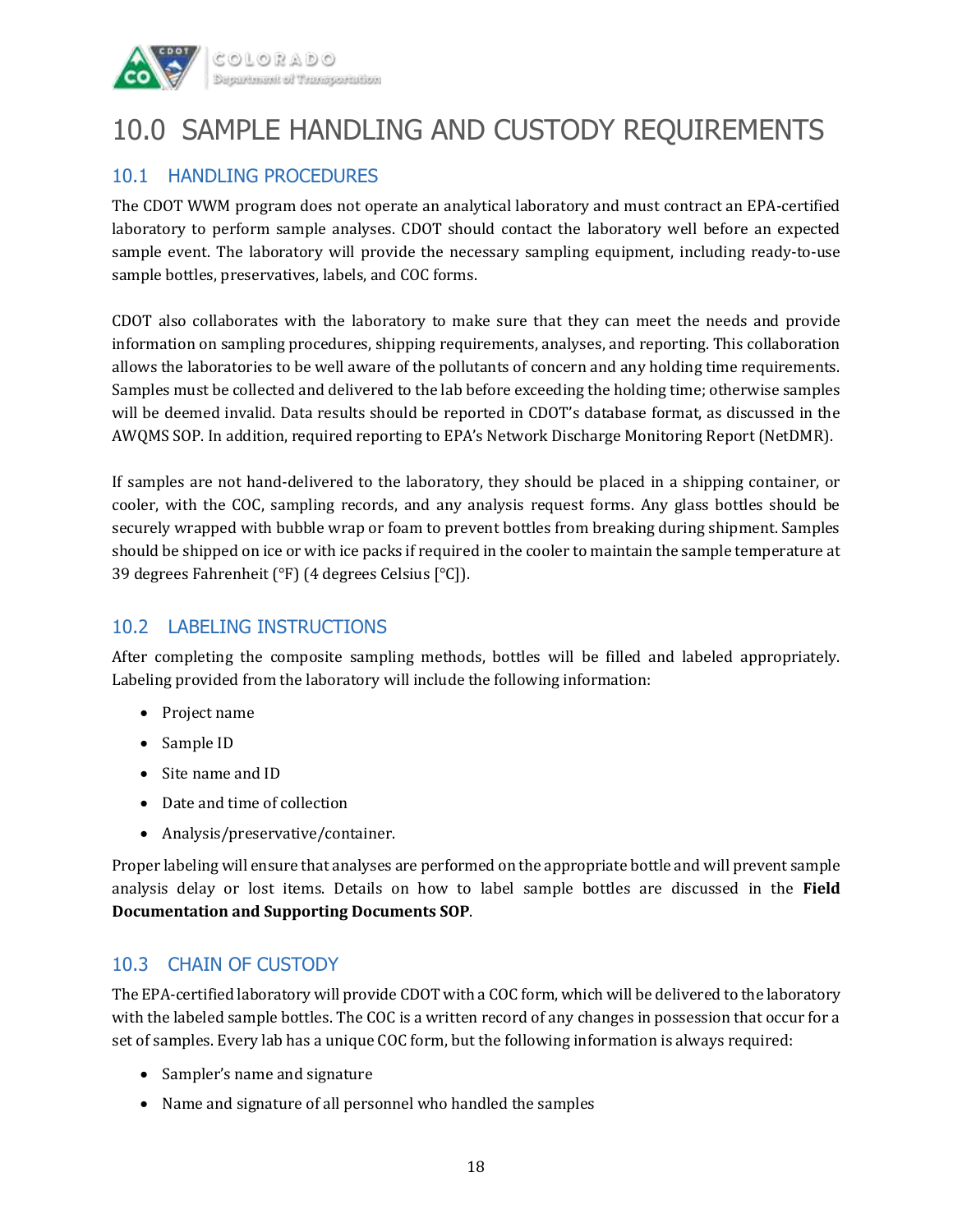

- Project name
- Project description
- Site name and site ID (site location)
- Sample ID
- Date and time that the samples were collected
- Sample type (i.e., composite or grab sample)
- Sample volume, container type, and preservation
- Number of containers
- Sample analyses
- Laboratory delivery date
- Sample temperature and condition.

This document is essential for sample integrity in case any issues result from QC checks. COC forms are typically printed on 3- or 4-ply carbon-copy paper, so all personnel who handle the sample set receive a copy. Each person who takes custody of the samples must fill out the appropriate information on the COC. When transferring possession of samples, the transferee will sign, date, and include the time they released possession of the samples. The **Field Documentation and Supporting Documents SOP (SOP Chapter 6.0)** also provides an example COC and areas that must be filled in before shipping samples to the laboratory.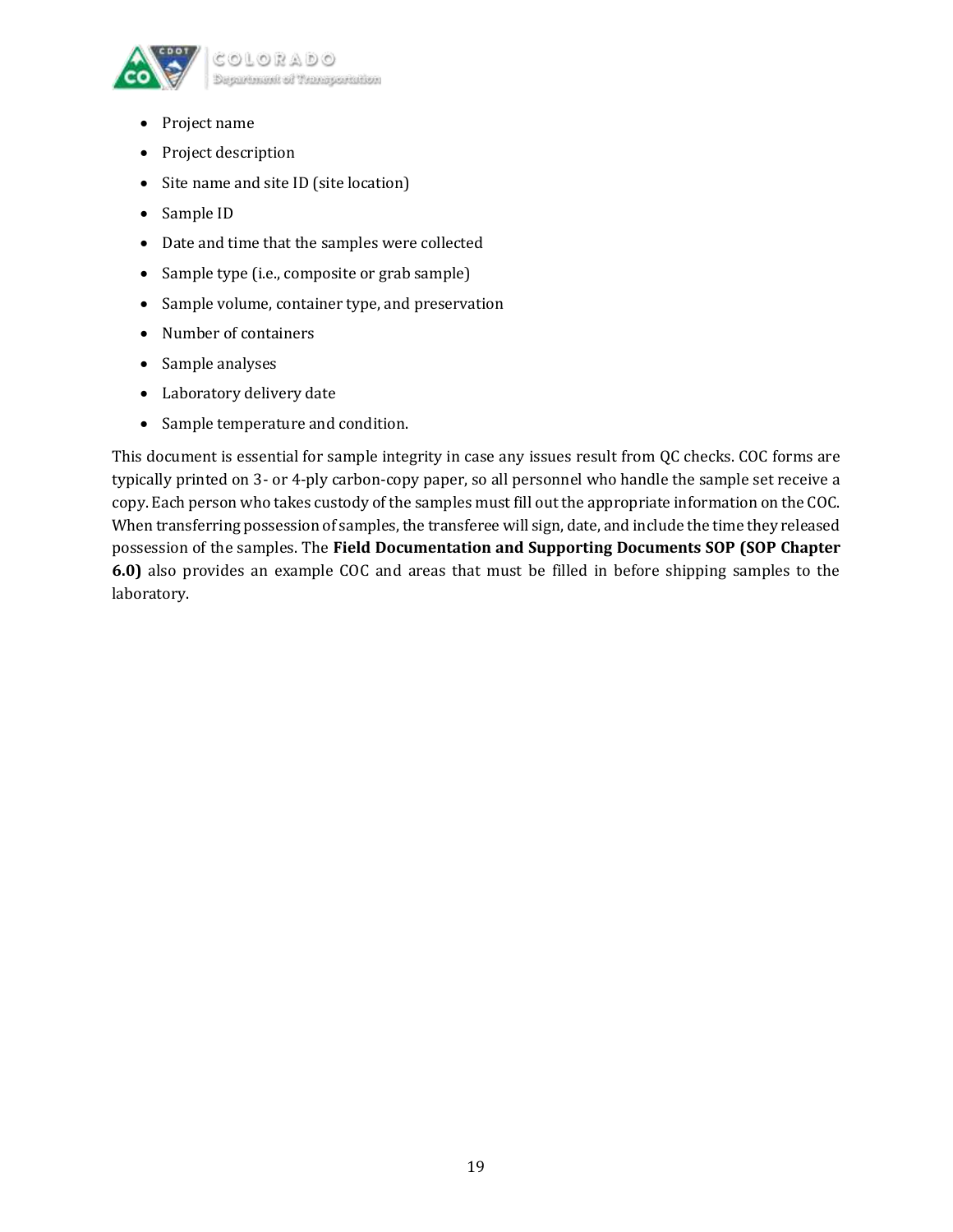

### 11.0 ANALYTICAL METHODS REQUIREMENTS

#### 11.1 ANALYTICAL METHODS

CDOT Stormwater Permit No. COS000005 requires all of the samples to be analyzed with methods according to 40 CFR Part 136 requirements. To ensure that analytical methods are in accordance to the permit and EPA regulations, samples are shipped to an EPA-certified laboratory. The laboratory will provide the permittee with a list of the analytical methods that were used and sample volumes required to fulfill the EPA requirements. Table 11-1 displays the standard analytical methods, along with the MDLs and report units, sample container size and preservation requirements, and sample holding times for the pollutant of concern for CDOT's roadways and PWQ CMs. Supplemental documentation of the analytical methods that were used can be found in the **Data Requirements SOP**.

#### 11.2 LABORATORY TEST

CDOT Stormwater Permit No. COS000005 requires that the PQL and analytical method chosen to be as described below:

- Measured at or below the lowest surface/groundwater quality standard listed (in the permit) where that standard is greater than or equal to the PQL
- Measured at or below the PQL listed below where the lowest surface/groundwater quality standard is less than the PQL
- If neither an applicable receiving water standard nor PQL listed in the table (in the permit) exists for a parameter sampled at a specific outfall, the permittee is not subject to permit requirements associated with the PQL for the method selected.

Table 11-1 also includes the PQL for parameters that are currently sampled by CDOT from ESC Laboratories and is further discussed in the Data Requirements SOP.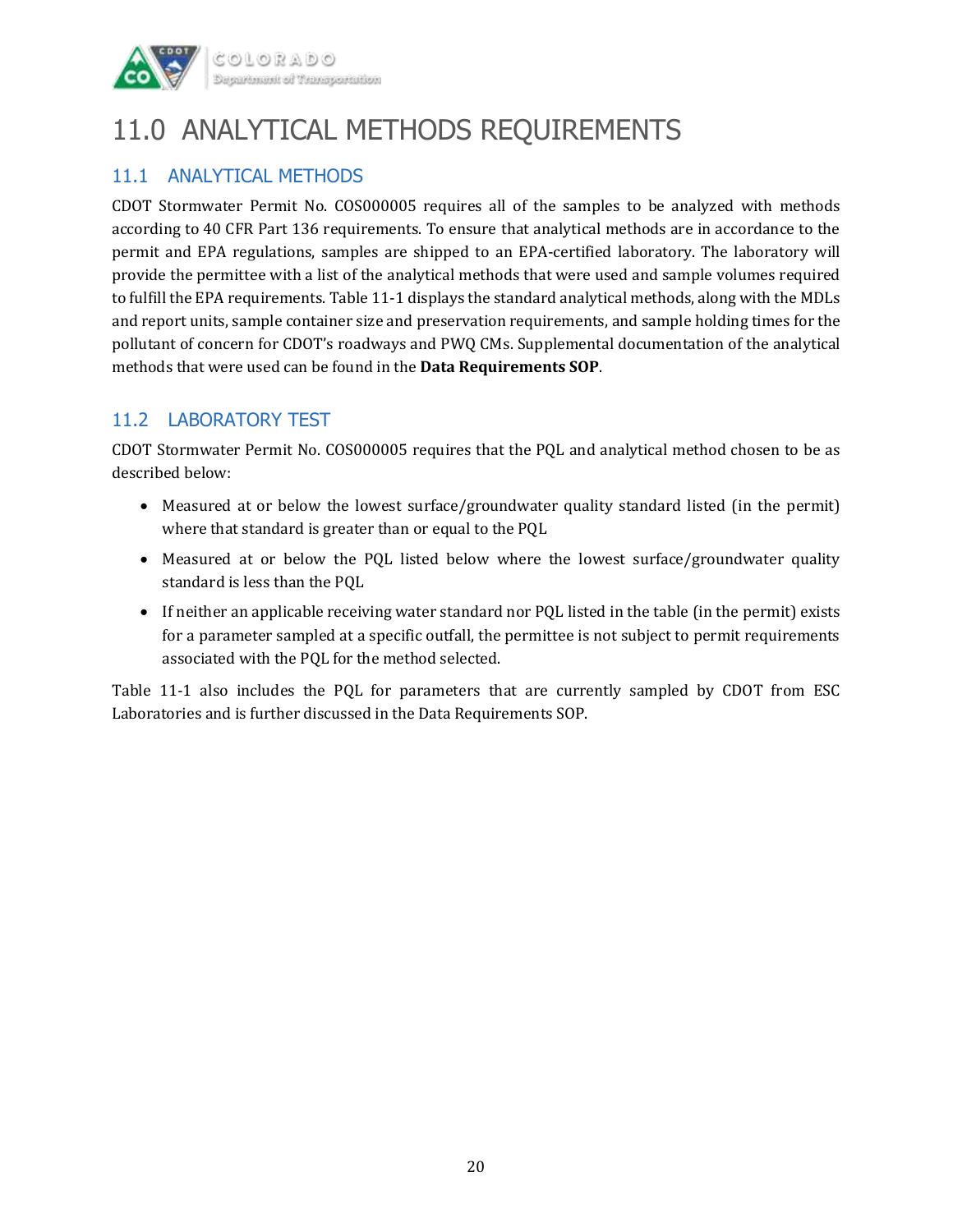| <b>Water Chemistry Parameter</b> | <b>Analytical Method</b> | <b>MDL</b> | <b>PQL</b> | Unit      | <b>Container</b> | <b>Preservative</b> | <b>Hold Time</b> |
|----------------------------------|--------------------------|------------|------------|-----------|------------------|---------------------|------------------|
| <b>Total Recoverable Metals</b>  |                          |            |            |           | 500 ml HDPE      | HNO <sub>3</sub>    | 6 months         |
| Arsenic                          | EPA 200.7                | 6.5        | 10         | $\mu$ g/l |                  |                     |                  |
| Cadmium                          | EPA 200.7                | 0.7        | 2.0        | $\mu$ g/l |                  |                     |                  |
| Chromium                         | EPA 200.7                | 1.4        | 10         | $\mu$ g/l |                  |                     |                  |
| Copper                           | EPA 200.7                | 5.3        | 10         | $\mu$ g/l |                  |                     |                  |
| Iron                             | EPA 200.7                | 14.1       | 100        | $\mu$ g/l |                  |                     |                  |
| Lead                             | EPA 200.7                | 1.9        | 5          | $\mu$ g/l |                  |                     |                  |
| Magnesium                        | EPA 200.7                | 11.1       | 1,000      | $\mu$ g/l |                  |                     |                  |
| Manganese                        | EPA 200.7                | 1.2        | 10         | $\mu$ g/l |                  |                     |                  |
| Nickel                           | EPA 200.7                | 4.9        | 10         | $\mu$ g/l |                  |                     |                  |
| Selenium                         | EPA 200.7                | 7.4        | 10         | $\mu$ g/l |                  |                     |                  |
| Zinc                             | EPA 200.7                | 5.9        | 50         | $\mu$ g/l |                  |                     |                  |
| <b>Dissolved Metals</b>          |                          |            |            |           | 500 ml HDPE      | N/A                 | 6 months         |
| Arsenic                          | EPA 200.7                | 6.5        | 10         | $\mu$ g/l |                  |                     |                  |
| Cadmium                          | EPA 200.7                | 0.70       | 2.0        | $\mu$ g/l |                  |                     |                  |
| Calcium                          | EPA 200.7                | 46.3       | 1,000      | $\mu$ g/l |                  |                     |                  |
| Chromium                         | EPA 200.7                | 1.4        | 10         | $\mu$ g/l |                  |                     |                  |
| Copper                           | EPA 200.7                | 5.3        | 10         | $\mu$ g/l |                  |                     |                  |
| Iron                             | EPA 200.7                |            |            | $\mu$ g/l |                  |                     |                  |
| Lead                             | EPA 200.7                | 1.9        | 5          | $\mu$ g/l |                  |                     |                  |
| Magnesium                        | EPA 200.7                | 11.1       | 1,000      | $\mu$ g/l |                  |                     |                  |
| Manganese                        | EPA 200.7                | 1.2        | 10         | $\mu$ g/l |                  |                     |                  |
| Nickel                           | EPA 200.7                | 4.9        | 10         | $\mu$ g/l |                  |                     |                  |
| Selenium                         | EPA 200.7                | 7.4        | 10         | $\mu$ g/l |                  |                     |                  |
| Sodium                           | EPA 200.7                | 98.8       | 1,000      | $\mu$ g/l |                  |                     |                  |
| Zinc                             | EPA 200.7                | 5.9        | 50         | $\mu$ g/l |                  |                     |                  |

#### **Table 11-1. Water Chemistry Parameters; Analytical Method Information; and Container, Preservative, and Hold Time Requirements (Page 1 of 2)**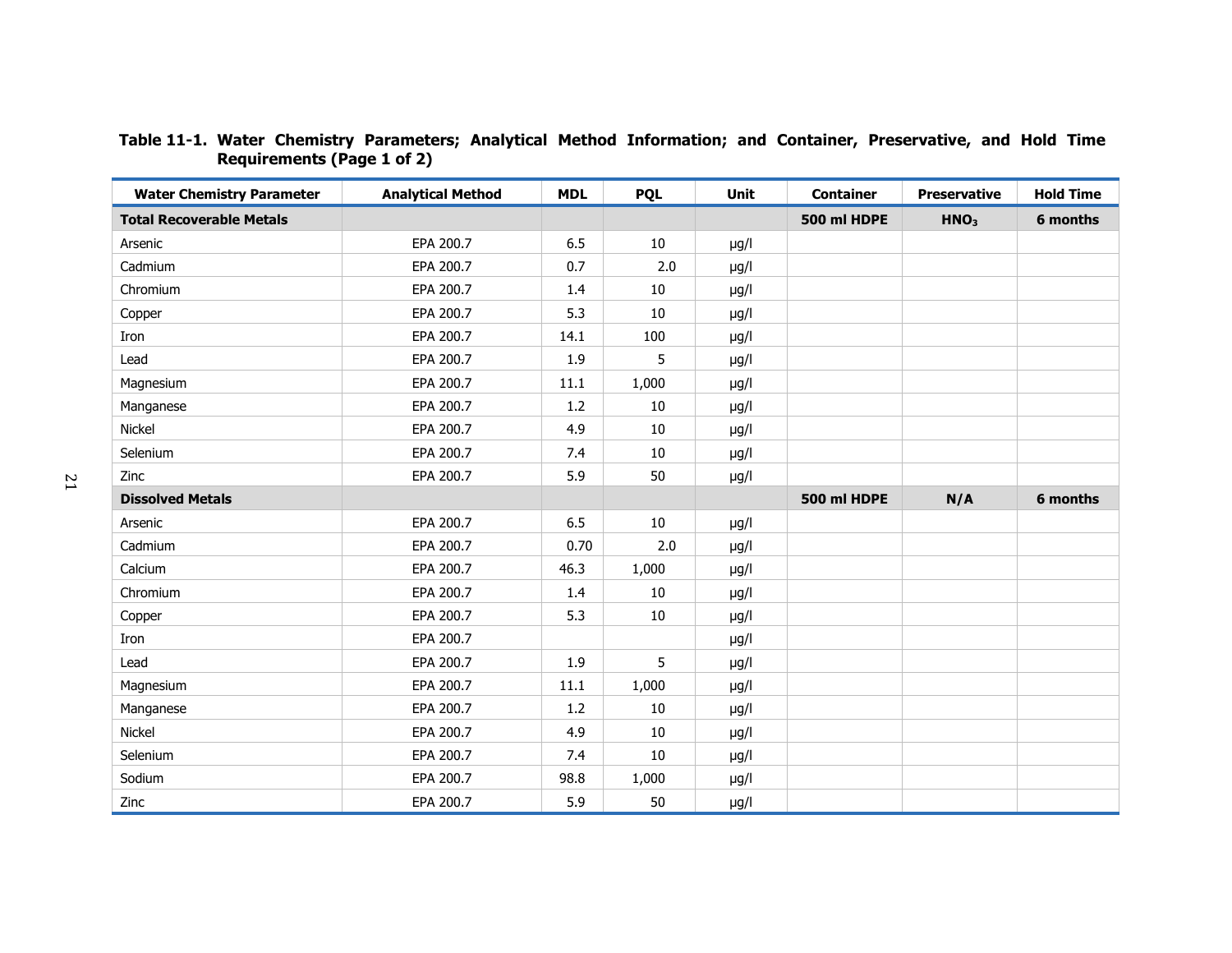| <b>Water Chemistry Parameter</b>                    | <b>Analytical Method</b>                          | <b>MDL</b> | <b>PQL</b> | Unit     | <b>Container</b>    | <b>Preservative</b> | <b>Hold Time</b> |
|-----------------------------------------------------|---------------------------------------------------|------------|------------|----------|---------------------|---------------------|------------------|
| <b>Total Phosphorus</b>                             |                                                   |            |            |          | 250 ml HDPE         | H2SO <sub>4</sub>   | 28 days          |
| <b>Total Phosphorus</b>                             | EPA 365.1/ SM4500PE                               | 0.035      | 0.10       | mg/l     |                     |                     |                  |
| Ammonia, NO <sub>2</sub> /NO <sub>3</sub> , TKN     |                                                   |            |            |          | 500 ml HDPE         | H2SO <sub>4</sub>   | 28 days          |
| Ammonia Nitrogen                                    | EPA 350.1                                         | 0.0317     | 0.10       | mg/l     |                     |                     |                  |
| Nitrite-Nitrate (NO <sub>2</sub> /NO <sub>3</sub> ) | EPA 353.2                                         | 0.0197     | 0.10       | mq/l     |                     |                     |                  |
| Total Kjeldahl Nitrogen (TKN)                       | EPA 351.2/ SM4500NH3C                             | 0.0350     | 0.25       | mg/l     |                     |                     |                  |
| <b>Chloride, SPCON</b>                              |                                                   |            |            |          | 250 ml HDPE         | N/A                 | 48 hours         |
| Chloride - Dissolved                                | EPA 300.0 (Ion<br>Chromatography)                 | 0.051      | 1.0        | mg/l     |                     |                     |                  |
| Specific Conductance (SPCON)                        | EPA 120.1/ SM 2510 B                              | 10         | 10         | umhos/cm |                     |                     |                  |
| <b>Hardness</b>                                     | SM2340B                                           | 0.50       | 1.0        |          |                     |                     |                  |
| <b>TSS</b>                                          |                                                   |            |            |          | <b>1000 ml HDPE</b> | N/A                 | 48 hours         |
| <b>Total Suspended Solids</b>                       | SM 2540 D                                         | 0.35       | 2.5        | mg/l     |                     |                     |                  |
| <b>OGHEX</b>                                        |                                                   |            |            |          | 1000 ml Glass       | <b>HCI</b>          | 28 days          |
| Oil and Grease                                      | EPA 1664 A                                        | 1.16       | 5.0        | mq/l     |                     |                     |                  |
| pH                                                  | Measure in field with pH strip/<br>approved meter | N/A        | N/A        |          | N/A                 | N/A                 | N/A              |

#### **Table 11-1. Water Chemistry Parameters; Analytical Method Information; and Container, Preservative, and Hold Time Requirements (Page 2 of 2)**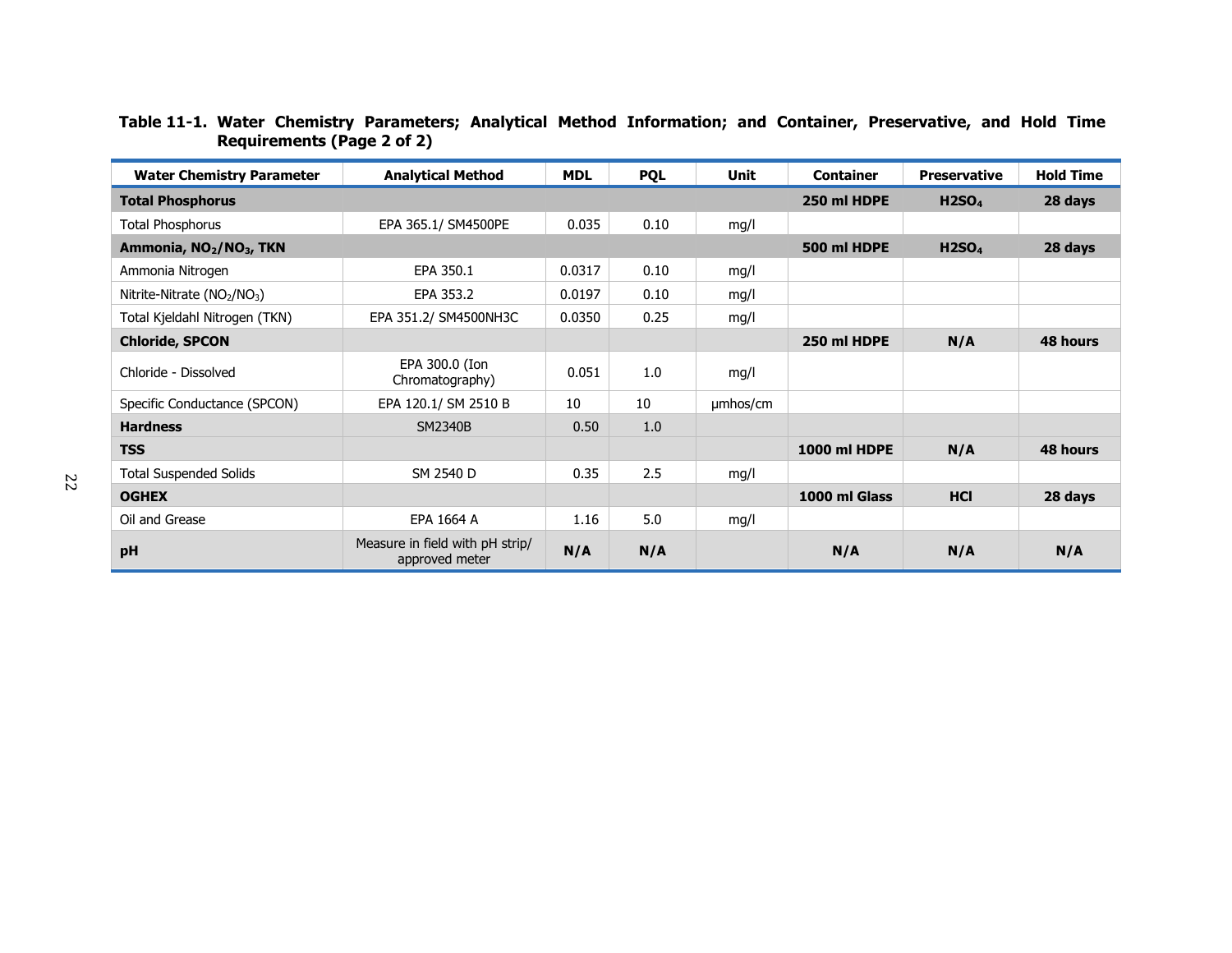

 $\begin{array}{l} \mathbb{C} \, \mathbb{O} \, \mathbb{L} \, \mathbb{O} \, \mathbb{R} \, \mathbb{A} \, \mathbb{D} \, \mathbb{O} \end{array}$ 

### 12.0 QUALITY CONTROL REQUIREMENT

#### 12.1 FIELD QUALITY ASSURANCE

Field duplicate analyses on the same composite sample serve as QA/QC for the methods, equipment, and calibrations used. The EPA's Volunteer Monitor's Guide To Quality Assurance Project Plans states that the general rule for field quality control is that 10 percent of samples should be QC samples. The permit requires three events per year at each of the six outfalls monitored. If the minimum number of storm events were sampled each year, 10 percent of this would yield 1.8 or 2 duplicate samples collected each year. Duplicate samples are a set of similar samples collected from the same site, at approximately the same time and in the same manner, which entails duplicate samples be collected as a composite sample, which should be taken from the same sample composite bucket as the original sample.

Equipment blanks are collected to assess and validate the decontamination process. Collecting blanks involves pulling deionized water through the suction lines and into the automated sampler to mimic the compositing process, as well as running one purge and rinse cycle, Blanks are recommended to be collected twice a year: once at the beginning of the season and once midway through the sampling season. These samples should be analyzed as a regular sample with all of the appropriate QC performed. A blank should represent the same volume of stormwater that would be collected during a typical event. The **Data Requirements SOP** includes more information on field duplicates/replicates and field blanks.

#### 12.2 LABORATORY QUALITY CONTROL

CDOT contracts an EPA-certified laboratory to perform all of the water chemistry measurements by using EPA-approved analytical methods. The certified laboratory is required to complete their own quality control checks and report on their precision and accuracy of analytical results based on EPA guidelines. Contact the laboratory for any questions or concerns regarding their methods or reporting of QC check on final results. The laboratory QA/QC methods are provided by the contracted laboratory, which document their procedures to address any QC errors that may arise.

#### 12.3 DATA ANALYSIS QUALITY CONTROL

The permit requires CDOT to electronically report using EPA's Net-DMR service. This data reporting requires that CDOT complete a quality check of all the data collected before reporting. Quality checks will include an evaluation of the precision, accuracy, and data validation from laboratory reports and results from all of the quality controlled samples to determine if data should be rejected or accepted in part or as a whole. The final representable data will be checked by the WWM Manager and approved for electronically reporting.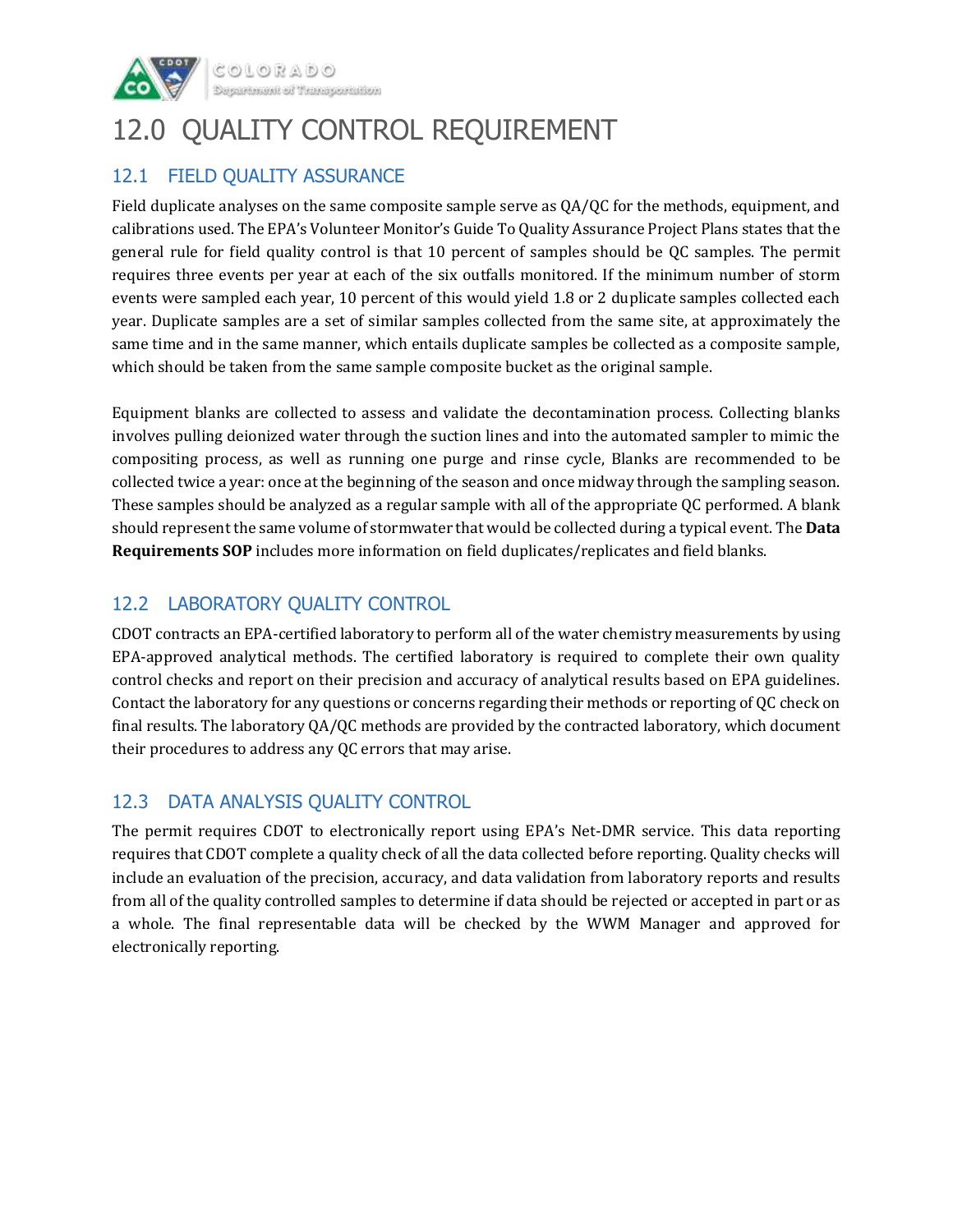

### 13.0 INSTRUMENT/EQUIPMENT TESTING, INSPECTION, AND MAINTENANCE REQUIREMENTS

#### 13.1 DECONTAMINATION

Before the start of each season and following every event sampled, equipment and instrumentation will need to be decontaminated. Decontamination methods must follow procedures specified in 40 CFR Part 136. The cleaning process is imperative following every storm event and before the start of each season to ensure no threats of contamination to the containers during the sample compositing procedure.

The CDOT WWM program uses an Auto-Clave Glassware Washer to clean and decontaminate all of the sample bottles. The **Equipment Lists, Cleaning, Configuration, and Calibrations SOP** includes an overview on how to program and run the Auto-Clave Washer. Additionally, the *SteamScrubber & FlaskScrubber Glassware Washers User's Manual* [Labconco Corporation, 2011] also provides detailed instructions on how to operate and program the Glass Washer for different bottle sets, temperatures, and wash cycles.

The laboratory will provide clean sample bottles prepared for field sampling, following EPA guidance and as set forth in 40 CFR Part 136. Arrangements should be made before a sampling event, as discussed earlier, so that the laboratory can provide CDOT field personnel with prepared and cleaned sample containers, ready for collection.

#### 13.2 MAINTENANCE

General maintenance will be necessary for all automated equipment and instrumentation to validate the parameter values that are recorded. Lack of equipment maintenance will decrease the accuracy and precision of measurements collected. All cable connections should be checked routinely to verify no signs of damage or interference that may cause inaccurate readings. The Equipment Lists, Cleaning, Configuration and Calibrations SOP lists the instrumentation and equipment used for CDOT's Permanent CM Sampling and methods or instructions for maintaining accuracy of all equipment.

#### 13.3 RECORDS

Documentation of equipment cleaning, decontamination, and maintenance is required by the CDOT monitoring staff. Procedures and methods used to decontaminate and maintain equipment must be documented and kept on file. Field personnel will document the date and time of maintenance performed and include their signature in field log book or in additional equipment maintenance spreadsheets. These records are essential to trace if the integrity of samples results is ever disputed.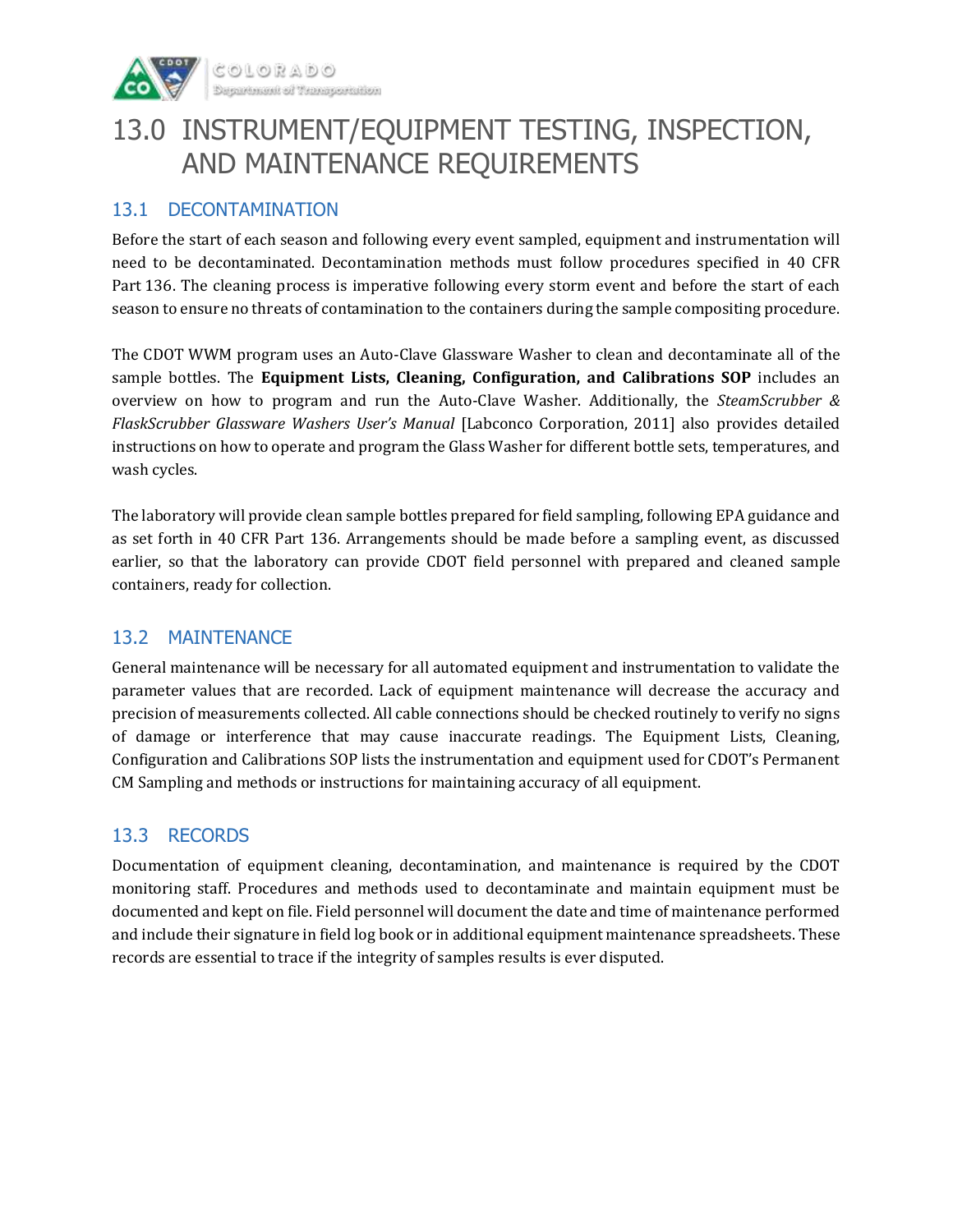

### 14.0 INSTRUMENT CALIBRATION AND FREQUENCY

### 14.1 CALIBRATION METHODS AND FREQUENCY

All field instrumentation must be calibrated seasonally and checked on a weekly schedule, or at minimum, before a storm event. Sensors will need to be calibrated at the beginning of each season following the manufacturer's directions. Submerged AV sensors and pressure transducers must be checked and calibrated, if necessary, before each event to verify that depth readings are consistent with independent measurements (i.e., staff gauge). Storm event composite sampling will depend on accurate flow measurements.

Automated samplers will also need to be calibrated annually to verify that the sampler is pumping the correct volume as set by the program. Calibration procedures will need to follow manufacturer's directions. The Equipment Lists, Cleaning, Configuration, and Calibrations SOP provides step-by-step instructions on the manufacturer's recommended calibration procedures.

#### 14.2 MAINTAINING CALIBRATION RECORDS

Calibration documentation must be logged in the field logbook or in a separate calibration spreadsheet. The records must include the following:

- Time and date of calibration
- Value recording pre- and post-calibration
- Calibration standard value
- The name and signature of field personnel completing the calibration.

Documentation of equipment and instrumentation calibration provide validity of the recorded measurements. An example calibration worksheet for AV sensors and automated samplers are included in the CDOT WWM SOP 2017 RSI-2772.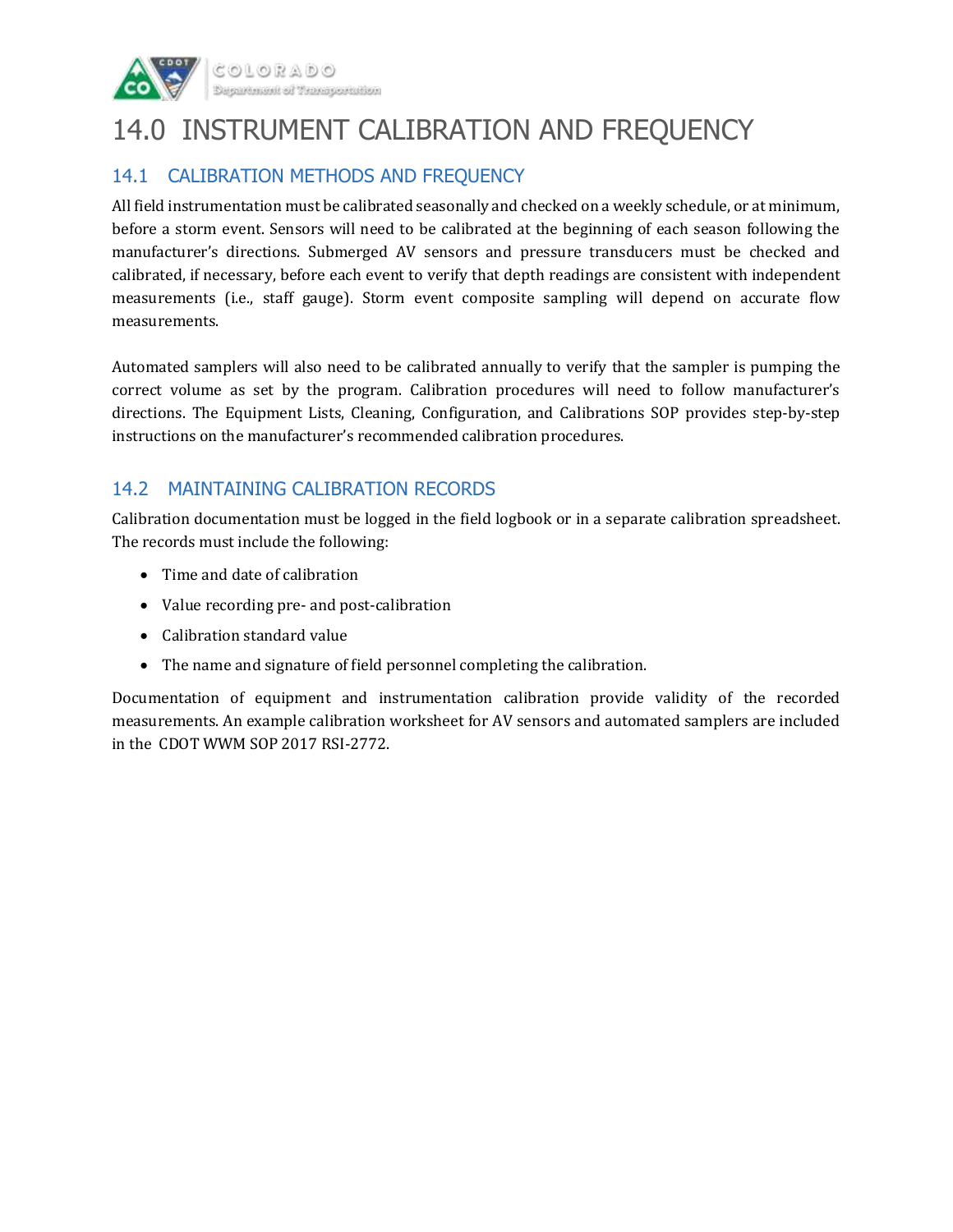

 $\begin{array}{l} \mathbb{C} \circlearrowleft \mathbb{L} \circlearrowleft \mathbb{R} \mathbb{A} \circlearrowright \circlearrowright \\ \mathbb{D} \text{symmetrantent} \circlearrowleft \text{transposition} \end{array}$ 

### 15.0 INSPECTION/ACCEPTANCE REQUIREMENTS FOR **SUPPLIES**

Annual equipment inventory will be performed at the beginning of each monitoring season. Sample bottles will be checked for cracks or other damage that might contaminate sample results. All other equipment that is required for automated stormwater monitoring will be inspected annually. If any damage on equipment is detected that might disrupt the sampling procedure or impact measurements collected, the equipment will not be used for the monitoring season until parts are fixed or replaced. The WWM Manager will be in charge of ordering new equipment if damage cannot be repaired.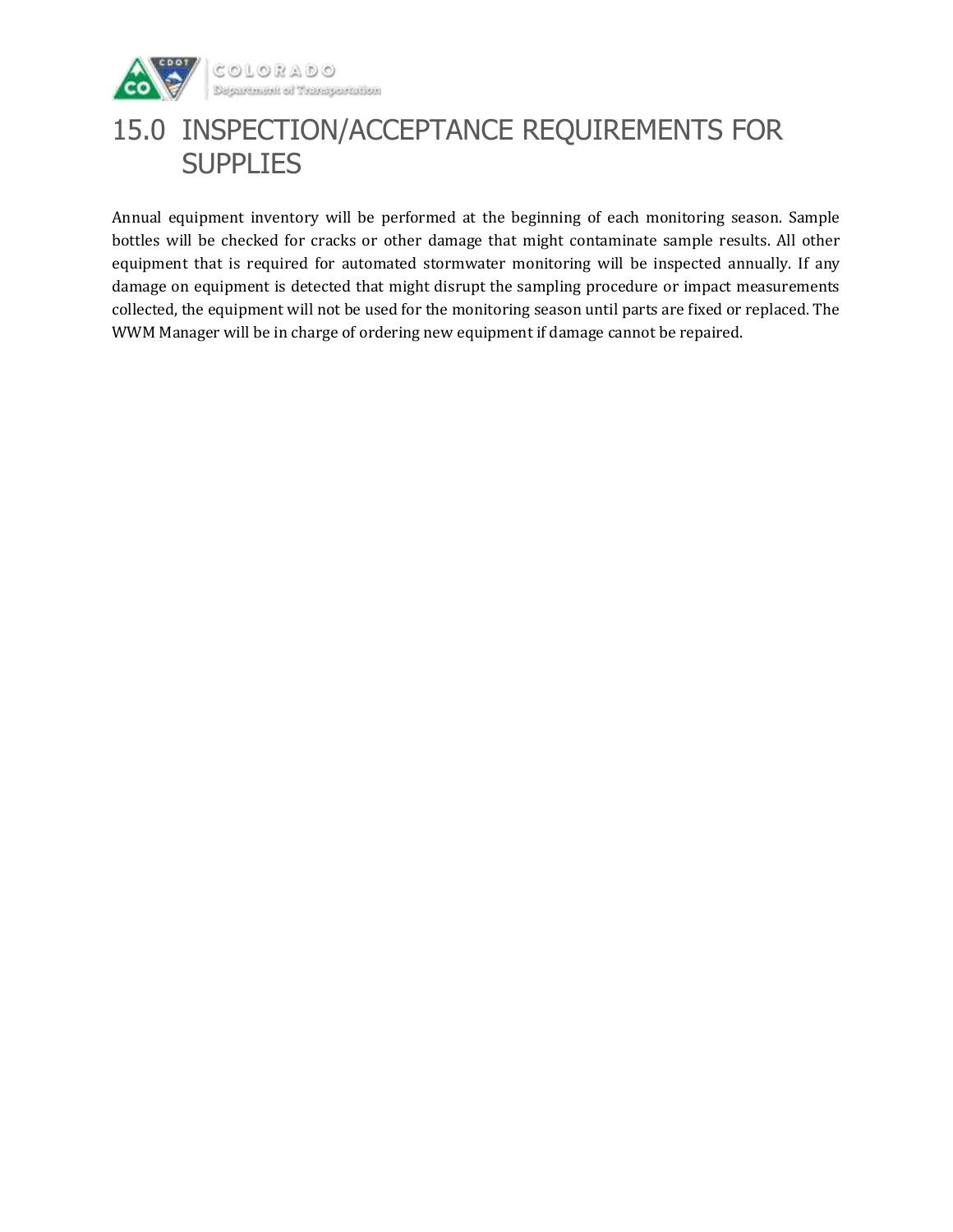

### 16.0 DATA ACQUISITION REQUIREMENTS

#### 16.1 SUPPLEMENTAL DATA

Beyond monitoring data requirements, additional information about the site location and monitoring history will be beneficial for field personnel to perform QC checks on data results. This information includes but is not limited to watershed hydrologic studies, topographic maps, aerial imagery, traffic information, climatological data, and historical monitoring data.

Before selecting sample site locations, a hydrologic study must be completed of the proposed watershed. If already delineated, the drainage area must be validated with field visits and topographic analyses. Historic studies should be stored within CDOT's database and available for review. Any additional surveys that are necessary will be documented and kept on record. Studies should include the amount of impervious area and an estimate of hydrologic response time for multiple rainfall events. Topographic maps and aerial photographs of the site location should also be included, because they will be useful for monitoring personnel.

Traffic information will also be noted for each site location. Field personnel will be provided with the appropriate safety wear and equipment, such as reflective vests, as discussed in the **Standard Procedures for Field Safety SOP**.

Climatological studies will help monitoring staff identify seasonal trends for required storm events, including probable storm intensities, duration, and frequency throughout the year. Knowledge of a site's historical hydrologic response to a variety of storms will help staff identify ideal sampling events. Additionally, potential flooding, storm runoff volume, and duration data are useful for maintaining safety protocols. The **Sampling Procedures for Surface-Water Point Source Collection SOP (SOP Chapter 4.0)** identifies a variety of websites of weather-related references.

Sites that have been previously monitored are listed in Table 4-1 and 4-2. Referencing historical data of parameter value ranges and sampling dates could be useful for field personnel to use as a QC check of data collected. Historical data will help identify the likely range of measurements recorded and identify the constituents that frequently appear in runoff and those that are rarely or never detected from various site locations.

#### 16.2 LIMITATIONS AND UNCERTAINTY

When accessing supplemental data, field personnel must be aware of the limitations and credibility of outside data sources. For example, processing meteorological data, such as event precipitation totals, should be quality controlled to verify that the totals are realistic and represent the sampled storm. The limitations of volunteer weather stations compared to government, automated sites must be kept in mind.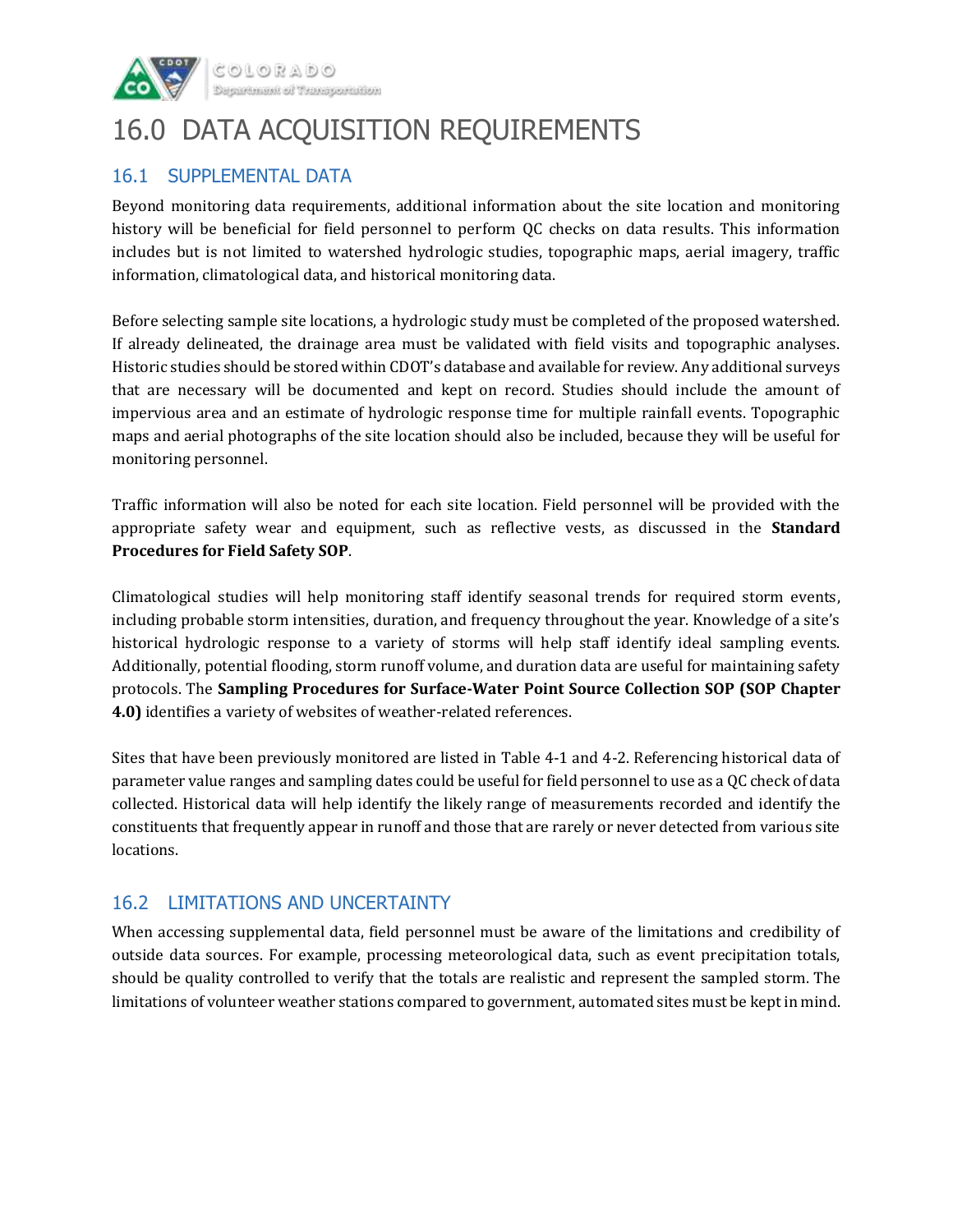

### 17.0 DATA MANAGEMENT

#### 17.1 DOWNLOAD/UPLOAD PROCEDURE

Data collected from field equipment and composite sampling procedures must be documented, downloaded, and saved in the AWQMS database. The **Field Documentation and Supporting Documents SOP (SOP Chapter 6.0)** provides a step-by-step procedure for how to download field data from CDOT's samplers. Flow measurements, water level, rainfall totals, and sample information will be collected from the sampler for every event.

These records will be uploaded into AWQMS for future reference and available in case of possible disputes on methods and procedures. The AWQMS SOP includes detailed instructions for uploading data into the official database, which also includes a quality check process before uploading data to ensure practical results and to avoid errors during the upload process. CDOT now requires data to be uploaded through AWQMS for consistent data logging methods and for its accessibility to share data. Once loaded into AWQMS, data can be automatically pushed to other required database entities, such as eDMR and EPA's STORET, if applicable. As of 11/30/2017 this eDMR process is still pending.

#### 17.2 CALCULATIONS

Raw data collected from each sampler will be used for completing the composite. Resulting EMCs will be applied to calculate an event mass load for each pollutant of concern. The WWM Manager will perform QC checks to verify that the data entered and calculations are complete and correct, including a data validity check in which "bad data" are removed and documented before load calculations are made. These calculations will determine the PWQ CM efficiency and will be included in the reporting process.

#### 17.3 HARDWARE/SOFTWARE

Hardware that is required for data collection are specific to Sigma and ISCO samplers. Data downloads from Sigma samplers will require a Data Transfer Unit (DTU-II) and an RS232 connecter cable. Hach Flow provides a free download link for their communication software: InSight, which will be required for collecting and saving data from the DTU-II to a CDOT computer.

Direct downloads from an ISCO sampler will require a Rapid Transfer Device (RTD). The RTD will transfer all of the data from the ISCO into a program called Flowlink. Flowlink software can export data as a comma-delimited file (csv), which can be opened for data manipulation and calculations in Excel.

Manual documentation of sampler data is another available method in the case of hardware or software malfunction or missing equipment.

The **Field Documentation and Supporting SOP** discusses the specific hardware and software that are required to retrieve data from each device and how to load these data onto a CDOT computer.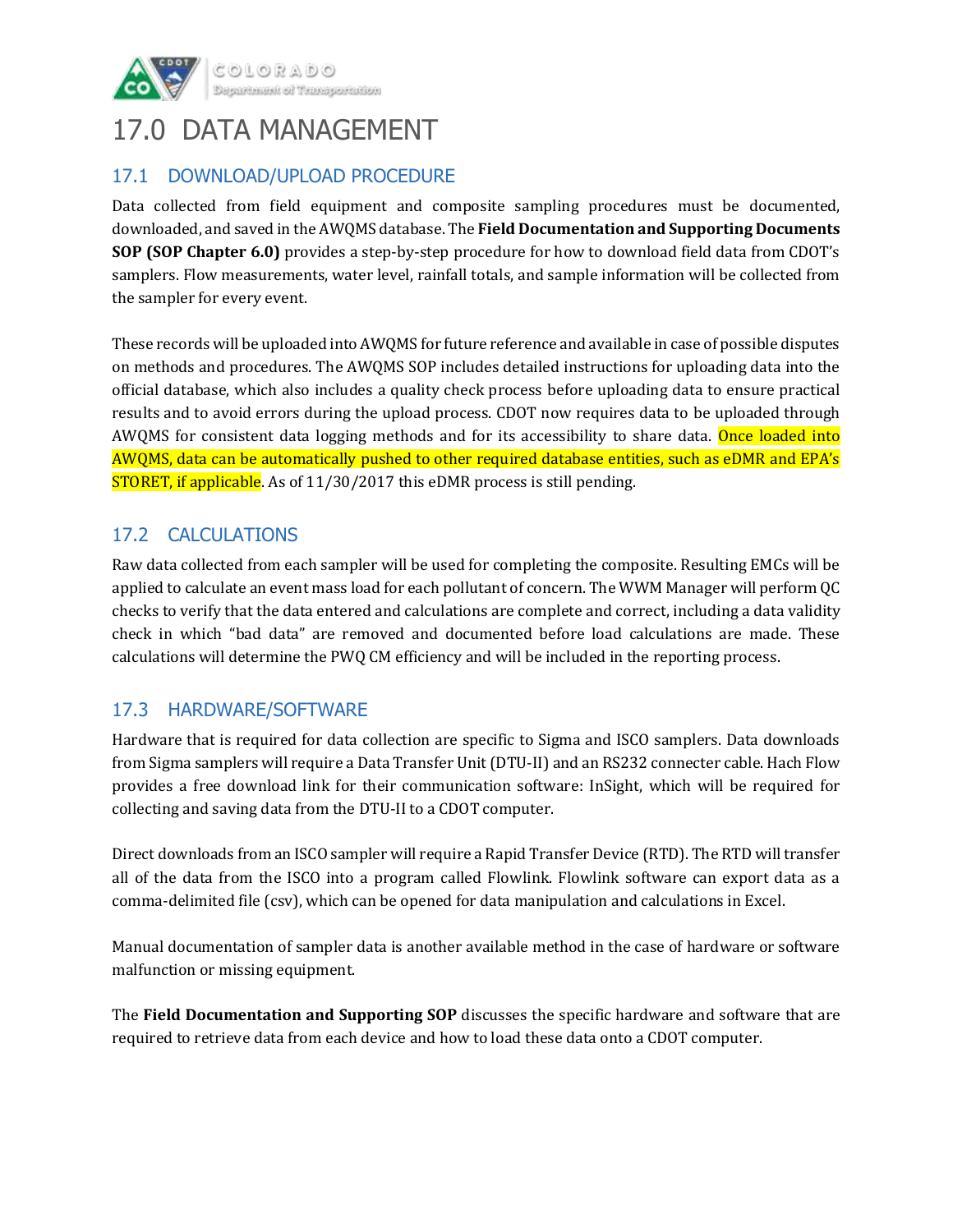

### 18.0 ASSESSMENT AND RESPONSE ACTIONS

To ensure that the PWQ CM is meeting its objectives and that the SAPP is implemented as described, periodical assessments will be conducted, At a minimum, assessments will be conducted on an annual basis at the close of the monitoring season, but may be conducted more frequently if the need arises. Assessments will consist of audits of field, laboratory, and data management activities as well as audits of data quality.

The WWM Manager will conduct audits of field staff (technicians, students, volunteers, and contractors), lab, and data management activities including, but not limited to: annual refresher training sessions, field and instrumentation site inspections, and SOP review. If problems are identified through these assessments, corrective actions will be taken. Corrective actions may include but are not limited to increasing the number of regularly scheduled training sessions, calibrating equipment more frequently, or repairing worn or broken equipment, rescheduling field or lab activities, revising SOPs to meet changing monitoring needs. In addition, an assessment of any permit modification that may be needed if compliance with the current term or condition may not be practicable.

The Water Quality Manager will perform periodic audits of data quality by comparing the collected data with DQOs. If data quality concerns are detected through these audits, the Water Quality Manager will work with the WWM Manager to determine the appropriate corrective action. These actions can include but are not limited to increasing training, replacing equipment, revising monitoring site design, and selecting a different analytical laboratory.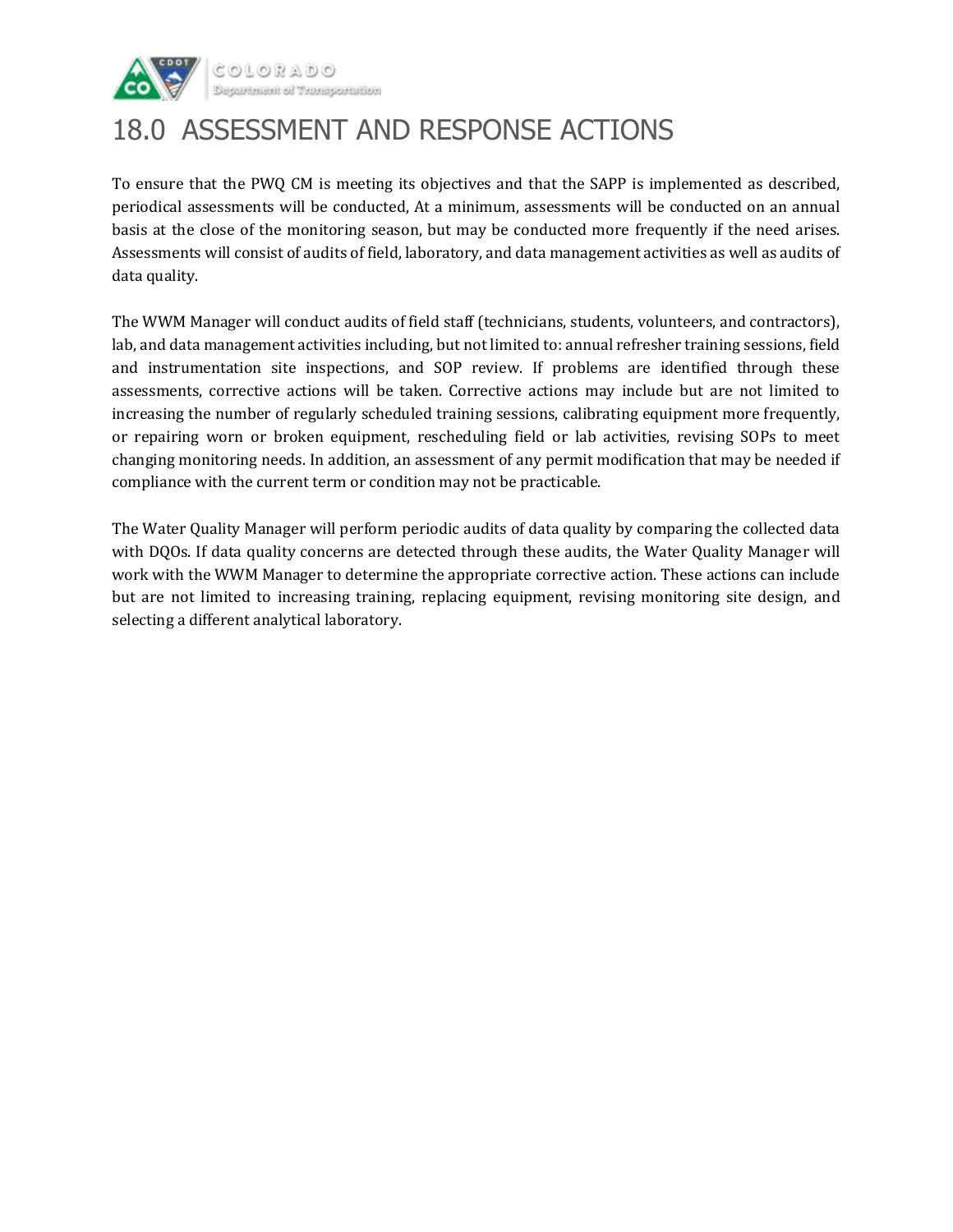

### 19.0 REPORTS

Part I.I.1 of the CDOT Stormwater Permit No. COS000005 outlines the annual system-wide reporting requirements that need to be submitted annually by CDOT by April 1. The report covers activities from January 1 to December 31 of the previous year. The WWM program will be responsible for helping to develop several portions of the final report as outlined below:

- Part I.I.1.d provides a list of compliance schedule items that need to be completed, which include the completion date and any associated information required in Part I.H.
- Part I.H specifies that the WWM program is required to ensure that the permit requirements are being met and that implementation and documentation procedures are being revised as necessary.
- Part I.I.1.e provides the assessment results of the CM effectiveness.
- Part I.I.1.f specifies the results of the permit-modification assessment and whether or not any part of this permit needs to be modified or if a condition of the permit may not be practicable.

Specifically, reporting on Part I.I.1.e will require the WWM program to follow protocols and QA/QC procedures outlined in this SAPP to ensure compliance with the permit. All information necessary to complete this reporting requirement should be readily accessible from the database in a folder labeled for the respective year that the monitoring was completed.

If extenuating circumstances, such as budget, availability of trained staff, or weather anomalies, prevent the WWM program from completing its permit responsibilities, the reasons will be thoroughly documented in the final CDPHE Annual Report. Additionally, WWM program staff will coordinate directly with the CDPHE and identify any measures that could help alleviate future challenges. Each year, the WWM program's team members should review the requirements of the permit and provide recommendations on whether or not modifications should be considered, as specified in Part I.I.1.f of the reporting requirements. This review could include any suggested modifications to specified locations, frequency of monitoring, or pollutants being monitored.

In addition to the regulatory requirements, a WWM Annual Report will be developed by the WWM Manager and delivered to the Water Quality Manager. This annual report will summarize the findings and recommendations based on stormwater quality concentration, loadings, pollutant-removal percentages, concentration trends, and pollutant identifications based on SAPP sampling objectives, among other details. The report will evaluate and discuss whether or not permit conditions have been met and what (if any) corrective actions are necessary and will also be distributed to interested CDOT regions for reference and potential action.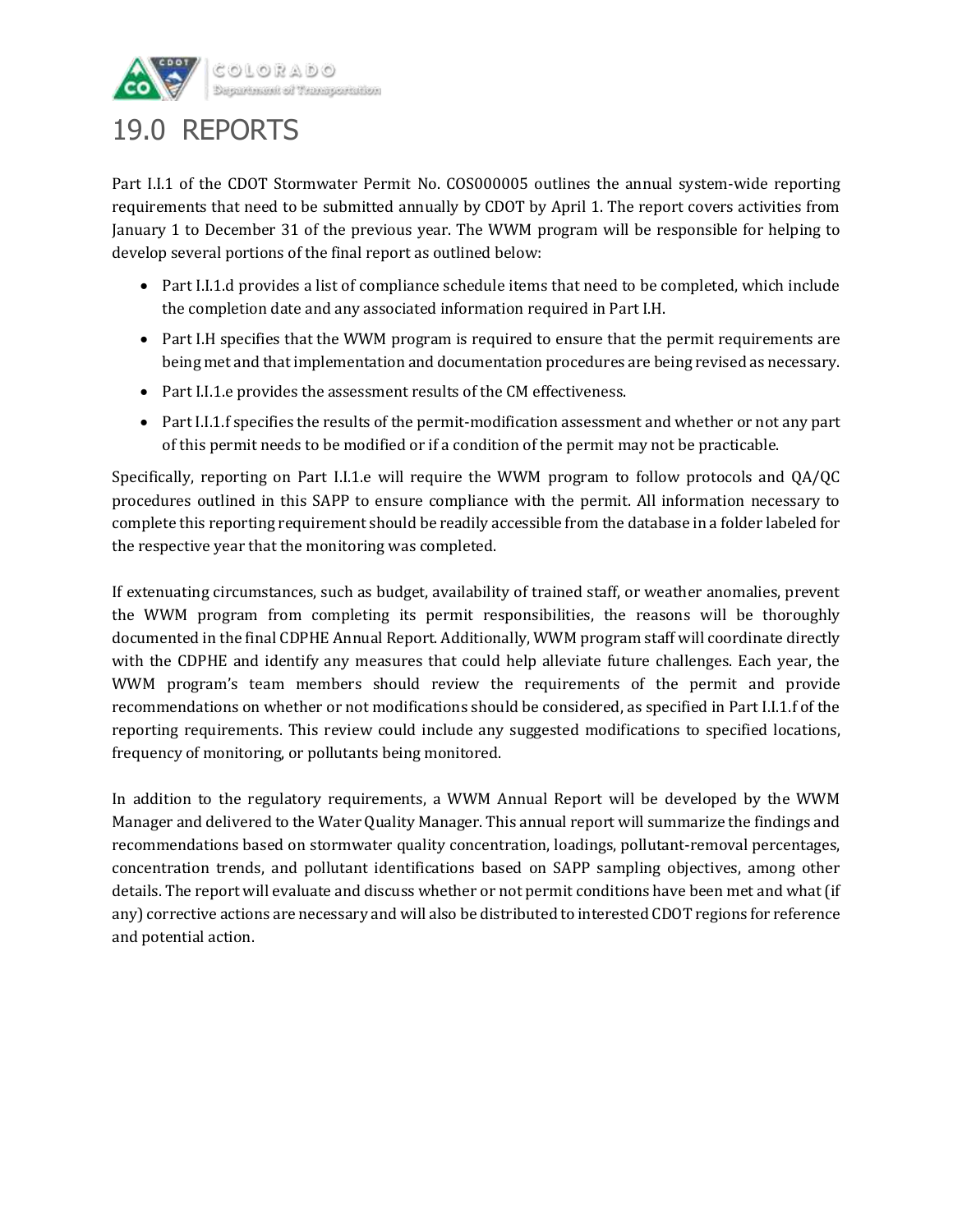

### 20.0 DATA REVIEW, VALIDATION, AND VERIFICATION REQUIREMENTS

The WWM Manager will oversee all exercises completed by field personnel. As the direct supervisor to the staff that collect composite samples, the WWM Manager will need to verify that the samples were collected in accordance to 40 CFR 122.26 and properly shipped to the EPA-certified laboratory. Additionally, the WWM Manger will need to review all of the analytical results from the laboratory before data are entered into AWQMS and eDMR. An event summary will suffice to report the results, procedures, and methods that were used for every sampling event. The Water Quality Manager will review all of the data periodically and review the final report to verify data collected meet the permit's requirements.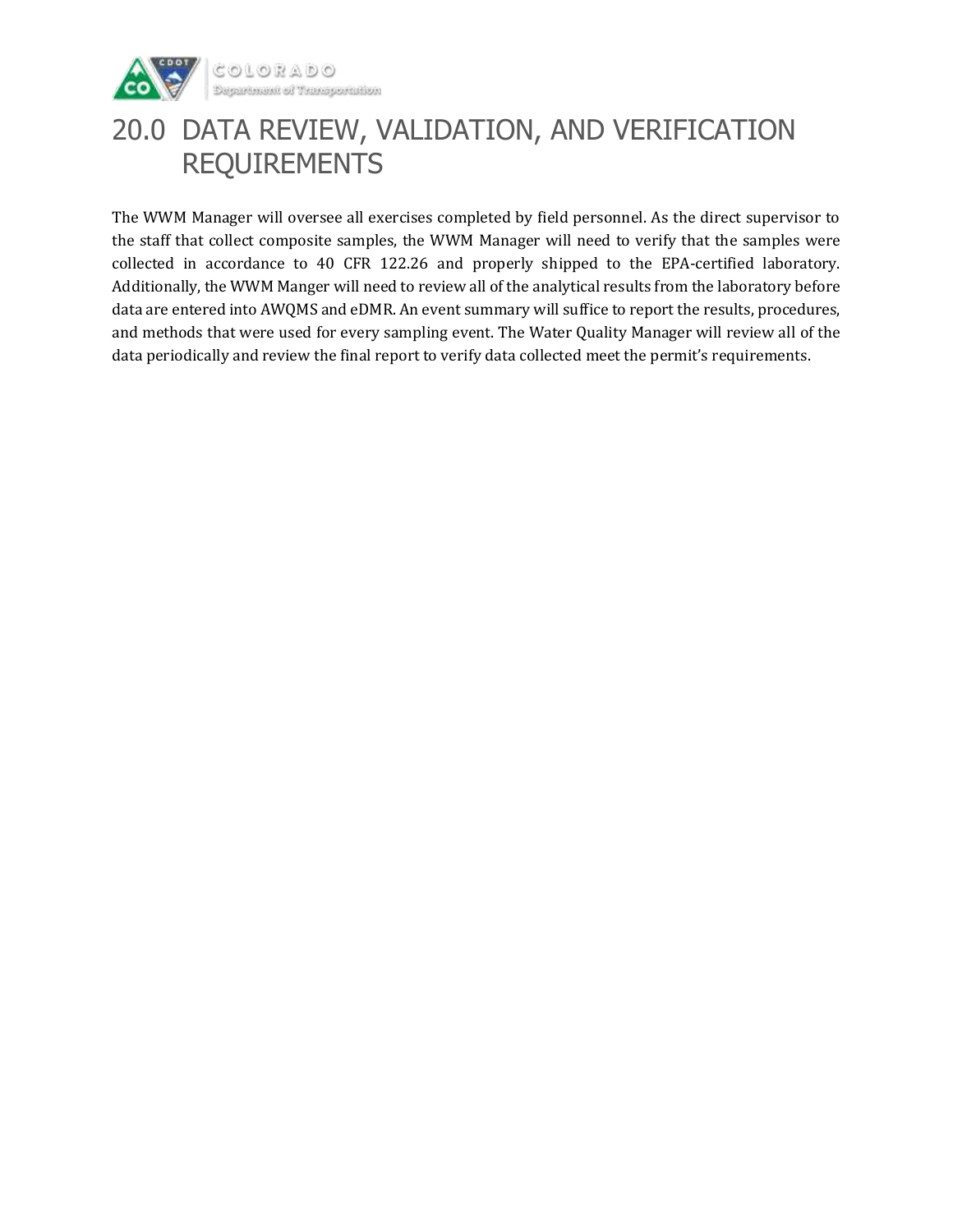

### 21.0 VALIDATION AND VERIFICATION METHODS

DQOs, as discussed in Chapter 5.0 of this SAPP, include the criteria developed for validating data and verifying errors that were detected by using the data quality indicators, such as precision, accuracy, representativeness, completeness, and measurement range. These indicators are used as rationale for discarding data, error detection, and correction.

#### 21.1 RATIONALE FOR DISCARDING DATA

Data precision and accuracy calculations are completed by the EPA-certified laboratory by using duplicates and blanks collected from the field and spikes performed by the laboratory. CDPHE recommends discarding or interpreting data with an relative percent difference (RPD) greater than 30 percent.

Acceptable field data must lie within the measurement range, which is the reliable reading of an instrument or measuring device. The EPA-approved analytical methods that are used also have a specified measurement range that corresponds to the laboratory equipment used. If measurements exceed the measurement range, the sample is diluted and reanalyzed. Results that are below the measurement range should be identified and reported as "below detection limit."

Data must be representative of the Permanent Control Measure Sampling Program, which uses the appropriate equipment and techniques proven to reflect the water quality and CM efficiency. This process requires EMCs and pollutant loads to be calculated from the inlet(s) and outfall of each site location. If an event is missing results from any PWQ CM source (inlet or outfall), data will not be considered representative to calculate efficiency and will not fulfill permit requirements. The following are examples of invalid data that will result in discarding data:

- Sample contamination
- Exceeding holding limits
- Laboratory errors.

#### 21.2 DESCRIPTION OF ERROR DETECTION AND CORRECTION

To avoid incomplete datasets, data QC checks will be completed by field personnel and managers. Personnel will perform spot checks of data after performing analyses and looking for outliers, unit conversion errors, and calculations before data are transferred. These results will be compared to measurement ranges and historical data values for validation.

When errors or exceedances are detected, adjustments such as dilution methods will be performed and then reanalyzed. If errors or exceedances are still reported after adjustments, then no change in the database is required. If exceedances are eliminated after adjustment methods are used, data points may be interpreted with caution and resampling at the site is recommended.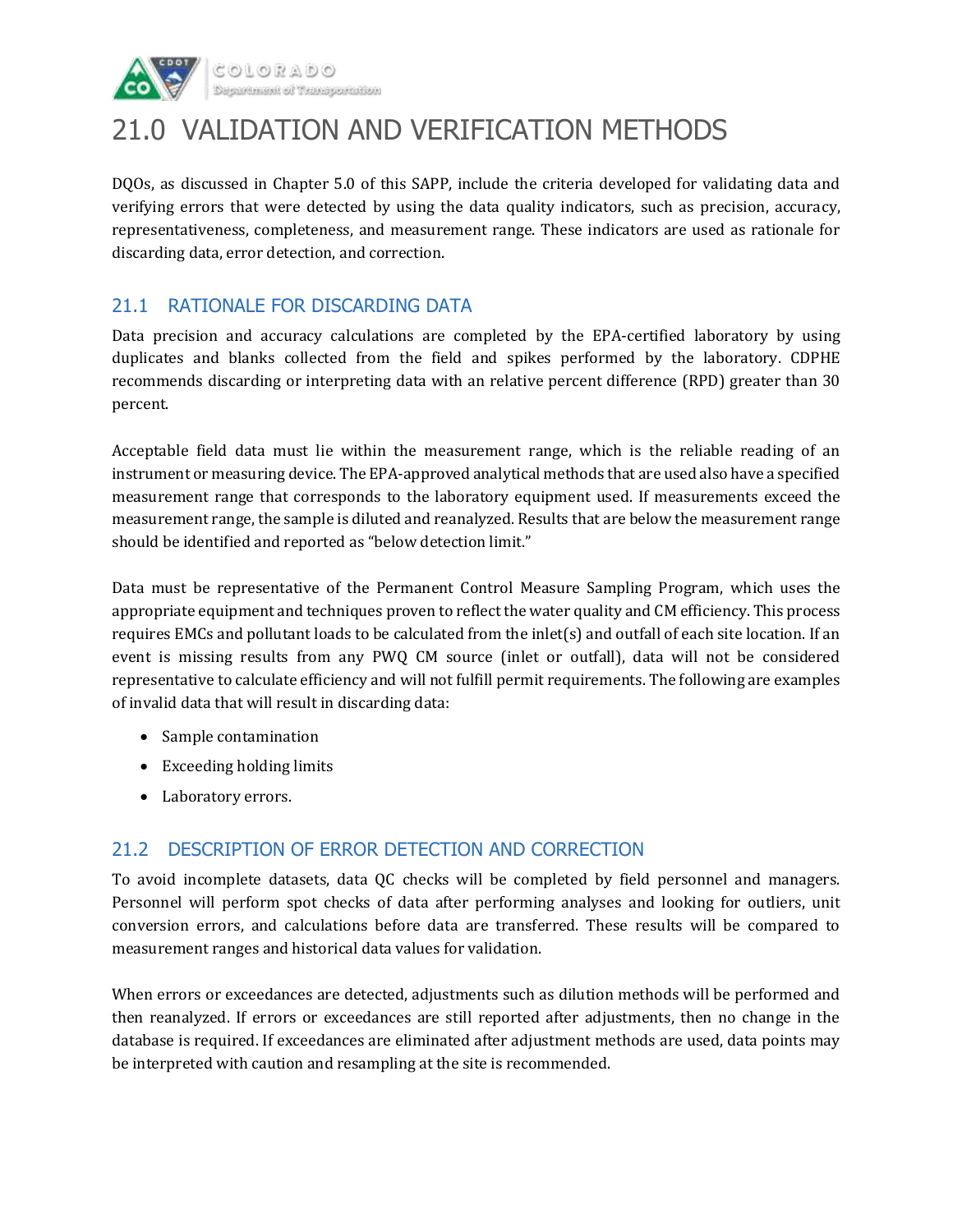

### 22.0 RECONCILIATION WITH DATA QUALITY OBJECTIVES

#### 22.1 PROCESS FOR DETERMINING WHETHER THE DATA MEET PROJECT OBJECTIVES

Determining the PWQ CM efficiency is the objective of Permanent Control Measure Sampling Program. All EMCs and pollutant loads must be validated and verified through the QA/QC process to be used for final efficiency calculations. The QA/QC process includes meeting all of the DQOs as described in Chapter 5.0. Additionally, objectives will be complete when the efficiency is determined for the required storm events per location as stated in CDOT Stormwater Permit No. COS000005.

Missing measurements for load calculations and/or failure to meet permit requirements will be considered an incomplete dataset.

#### 22.2 DATA USAGE LIMITATIONS

Data that have met the PWQ CM objectives will be loaded into AWQMS and eDMR. PWQ CM efficiencies and pollutant concentrations are publicly available upon request. These data are intended to support CDOT's compliance with its MS4 Stormwater Permit No. COS00005.